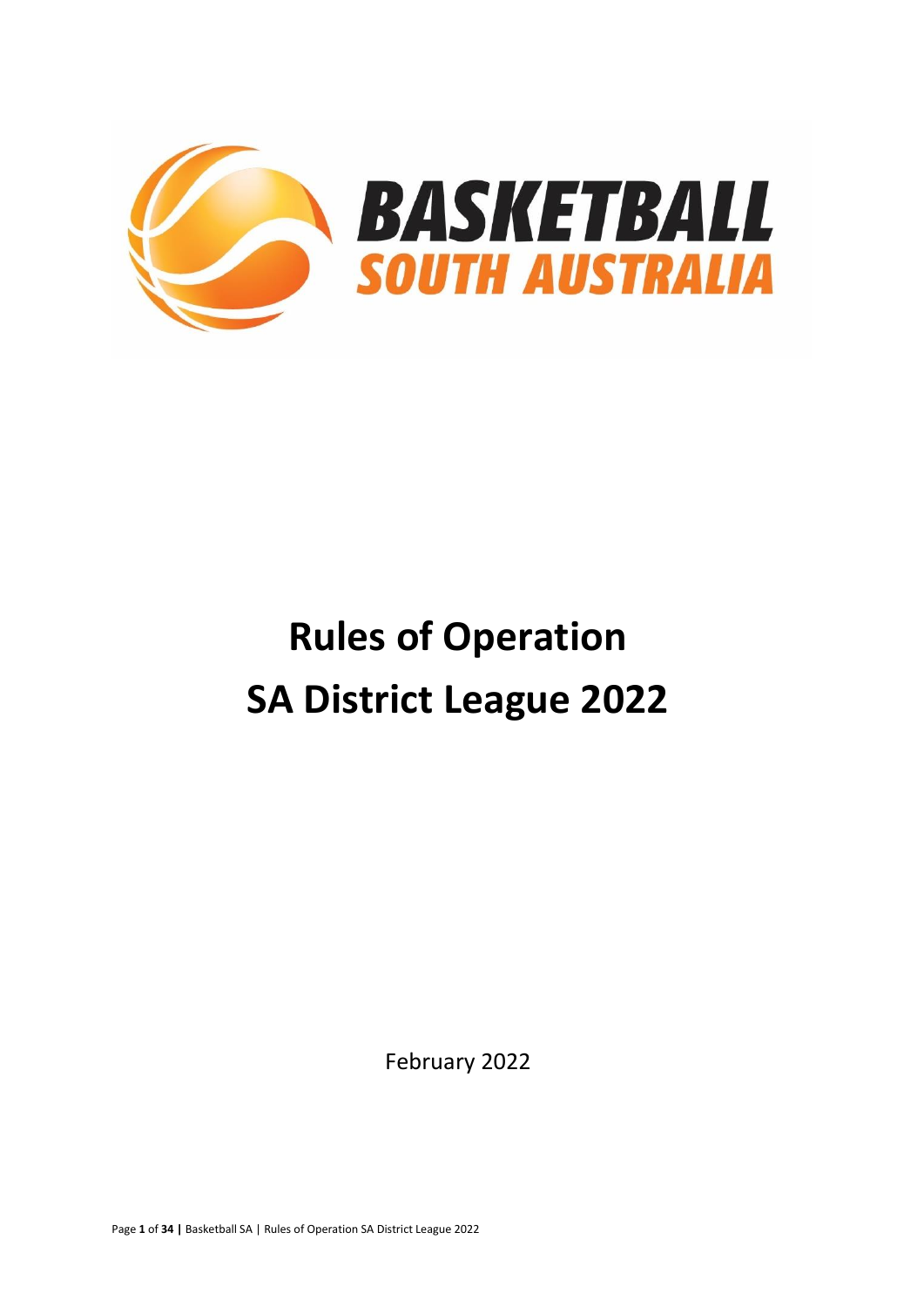## **TABLE OF CONTENTS**

|    |         | <b>DEFINITIONS</b>                                                    | 5  |
|----|---------|-----------------------------------------------------------------------|----|
|    | 1. AIMS |                                                                       | 8  |
|    |         | 2. LEAGUE ADMINISTRATION                                              | 8  |
| 3. |         | <b>COMPETITION MANAGEMENT</b>                                         | 8  |
|    | 3.1.    | <b>Elastic Powers</b>                                                 | 8  |
|    | 3.2.    | Decisions When These Rules Are Silent or Unclear                      | 8  |
|    | 3.3.    | <b>League Penalties</b>                                               | 9  |
|    | 3.4.    | <b>Alteration to these Rules</b>                                      | 9  |
|    | 3.5.    | <b>Delegate of Basketball SA</b>                                      | 9  |
|    | 3.6.    | Appeals of Decisions Made by the League Manager                       | 10 |
|    | 3.7.    | <b>Appeal Process</b>                                                 | 10 |
|    | 3.8.    | <b>Finance</b>                                                        | 11 |
| 4. |         | <b>CLUB ELIGIBILITY AND RESPONSIBILITIES</b>                          | 11 |
|    | 4.1.    | <b>Club Eligibility</b>                                               | 11 |
|    | 4.2.    | <b>Club Responsibilities</b>                                          | 11 |
|    | 4.3.    | <b>Club Contacts</b>                                                  | 12 |
|    | 4.4.    | <b>Club Coaches, Assistant Coaches and Team Manager Registrations</b> | 12 |
|    | 4.5.    | <b>Conduct Detrimental or Prejudicial to the League</b>               | 12 |
| 5. |         | <b>COMPETITION STRUCTURE</b>                                          | 13 |
|    | 5.1.    | <b>Competition Calendar</b>                                           | 13 |
|    | 5.2.    | <b>Fixturing</b>                                                      | 14 |
|    | 5.3.    | <b>Age Groups</b>                                                     | 14 |
|    | 5.4.    | <b>Divisions</b>                                                      | 15 |
|    | 5.5.    | Ladder Points System & Tiebreaks                                      | 15 |
|    | 5.6.    | <b>Team Eligibility</b>                                               | 17 |
|    | 5.7.    | <b>Invitational Clause</b>                                            | 17 |
| 6. |         | PLAYER AND TEAM REGULATIONS                                           | 18 |
|    | 6.1.    | <b>Team Nominations</b>                                               | 18 |
|    | 6.2.    | <b>Player Registration</b>                                            | 18 |
|    | 6.3.    | <b>Age Eligibility</b>                                                | 19 |
|    | 6.4.    | <b>Team Lists</b>                                                     | 19 |
|    | 6.5.    | <b>Starting Players</b>                                               | 19 |
|    | 6.6.    | Playing in Multiple Divisions in the Same Round                       | 19 |
|    | 6.7.    | <b>Ineligible Players</b>                                             | 20 |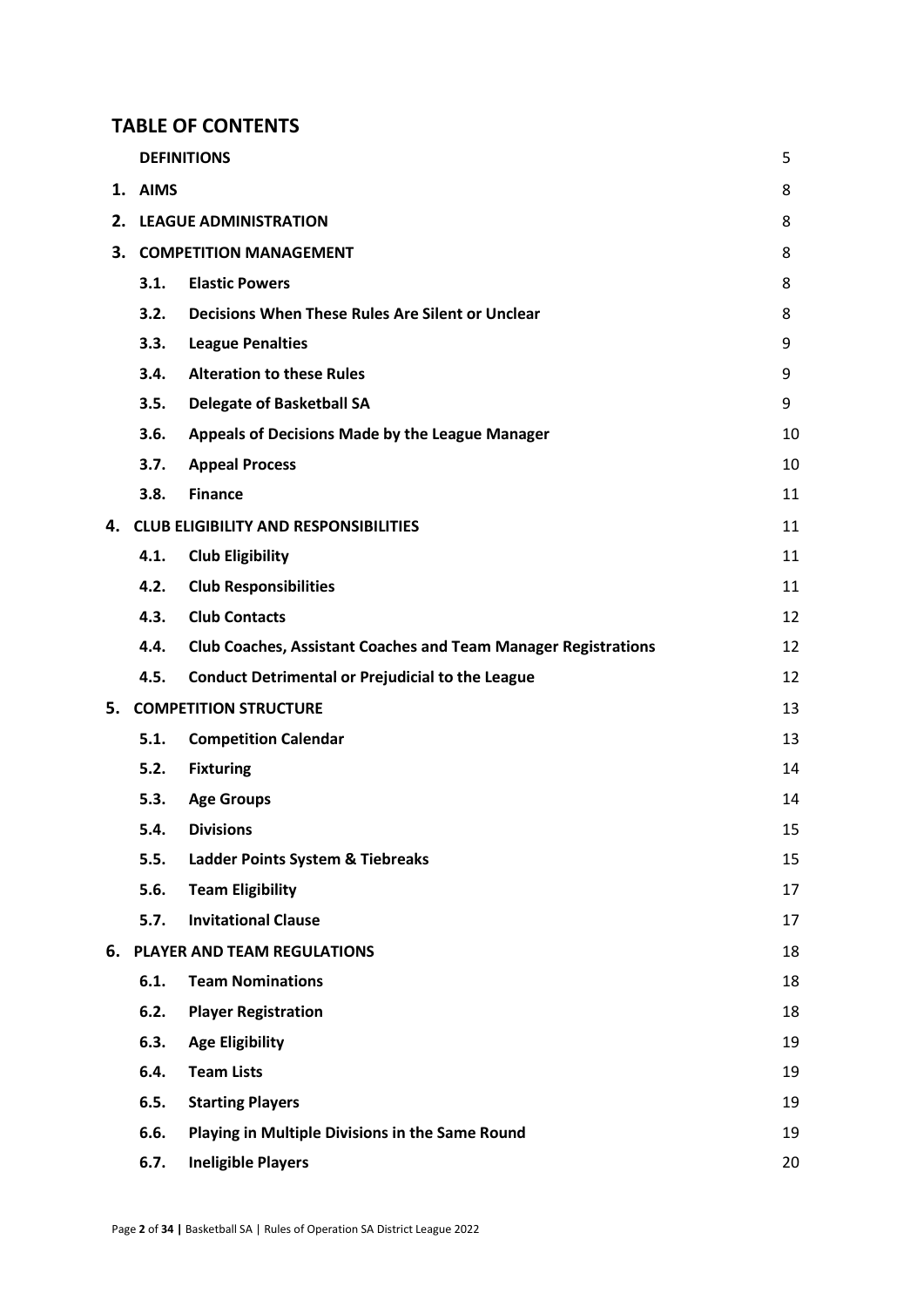|    |       | 7. PLAYER TRANSFER AND PLAYER MOVEMENT               | 20 |
|----|-------|------------------------------------------------------|----|
|    | 7.1.  | <b>Player Transfer to Another Club</b>               | 20 |
|    | 7.2.  | Player Transfer Between Clubs in the District League | 21 |
|    | 7.3.  | <b>Player Movement: Pre-Season</b>                   | 21 |
|    | 7.4.  | <b>Player Movement: Grading Season</b>               | 22 |
|    | 7.5.  | <b>Player Movement: Championship Season</b>          | 22 |
|    | 7.6.  | <b>Poaching</b>                                      | 22 |
|    |       | 8. MAJOR ROUND STRUCTURE                             | 22 |
|    | 8.1.  | <b>Finals Format</b>                                 | 22 |
|    | 8.2.  | <b>Overtime</b>                                      | 23 |
|    | 8.3.  | <b>Qualification for Finals</b>                      | 23 |
|    | 8.4.  | <b>Medical Exemption</b>                             | 24 |
|    | 8.5.  | Playing in Multiple Divisions in the Same Round      | 24 |
|    | 8.6.  | <b>Scorers, Timekeepers and Shot Clock Operators</b> | 25 |
| 9. |       | <b>RULES OF THE GAME</b>                             | 25 |
|    | 9.1.  | <b>Timing Conditions</b>                             | 25 |
|    | 9.2.  | <b>Overtime</b>                                      | 26 |
|    | 9.3.  | <b>Shot Clock</b>                                    | 26 |
|    | 9.4.  | <b>Scorers, Timekeepers and Shot Clock Operators</b> | 27 |
|    | 9.5.  | <b>Balls and Ball Size</b>                           | 27 |
|    | 9.6.  | <b>Three-Point Line</b>                              | 27 |
|    | 9.7.  | <b>Height of the Basket</b>                          | 28 |
|    | 9.8.  | <b>Free-Throw Line</b>                               | 28 |
|    | 9.9.  | <b>No-Charge Semi-Circle</b>                         | 28 |
|    | 9.10. | <b>Throw-In Line</b>                                 | 28 |
|    |       | 9.11. Time in Backcourt and Keyway                   | 28 |
|    |       | 9.12. Zone Defence                                   | 28 |
|    |       | 9.13. Behavioural Technical Foul                     | 28 |
|    |       | 9.14. Spectator Behaviour                            | 29 |
|    |       | <b>10. UNIFORMS AND APPAREL</b>                      | 29 |
|    |       | 10.1. District League Style Guide                    | 29 |
|    |       | 10.2. Correct Uniform: Players                       | 29 |
|    | 10.3. | <b>Legal Numbers</b>                                 | 29 |
|    |       | 10.4. Colour Clashes                                 | 30 |
|    |       | 10.5. Correct Uniform: Coaches                       | 30 |
|    |       | 10.6. Correct Uniform: Referees                      | 30 |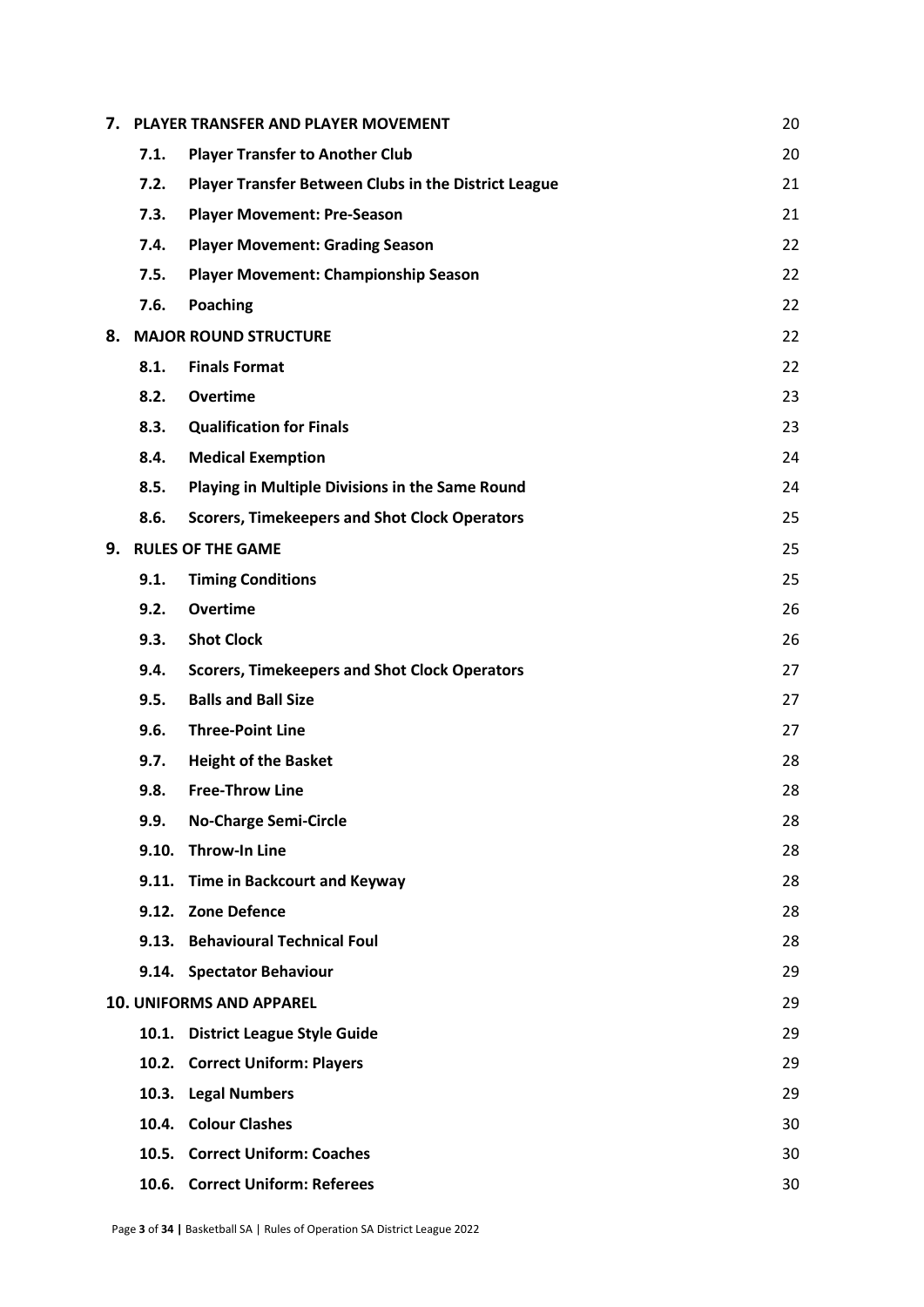| <b>11. GENERAL RULES</b> |                                                                      |    |  |  |
|--------------------------|----------------------------------------------------------------------|----|--|--|
|                          | 11.1. Blood Rule and Safety Procedure                                | 30 |  |  |
| 11.2.                    | <b>Protective Gear</b>                                               | 31 |  |  |
|                          | 11.3. Fingernails                                                    | 31 |  |  |
|                          | 11.4. Hair and Hair Accessories                                      | 31 |  |  |
|                          | 11.5. Jewellery                                                      | 31 |  |  |
|                          | 11.6. Medic Alert Bracelets                                          | 31 |  |  |
|                          | <b>12. GAME PENALTIES AND FORFEITS</b>                               | 32 |  |  |
|                          | 12.1. Late Start                                                     | 32 |  |  |
|                          | 12.2. Ineligible Players                                             | 32 |  |  |
|                          | 12.3. Failure to Provide a Scorer, Timekeeper or Shot Clock Operator | 32 |  |  |
| 12.4.                    | <b>Incorrect Uniform: Players</b>                                    | 32 |  |  |
|                          | 12.5. Forfeits                                                       | 32 |  |  |
|                          | 12.6. Two or More Forfeits                                           | 33 |  |  |
|                          | 12.7. Team Withdrawal                                                | 33 |  |  |
|                          | 13. CONDUCT, REPORTS AND TRIBUNALS                                   | 33 |  |  |
|                          | 13.1. Conduct of Players, Team Officials and Entourage               | 33 |  |  |
|                          | 13.2. Proximity of the Court                                         | 33 |  |  |
| 13.3.                    | <b>Tribunal</b>                                                      | 34 |  |  |
|                          | 13.4. Suspended Players and Club Officials                           | 34 |  |  |
|                          | 13.5. Payment of Fines and Imposition of Penalties                   | 34 |  |  |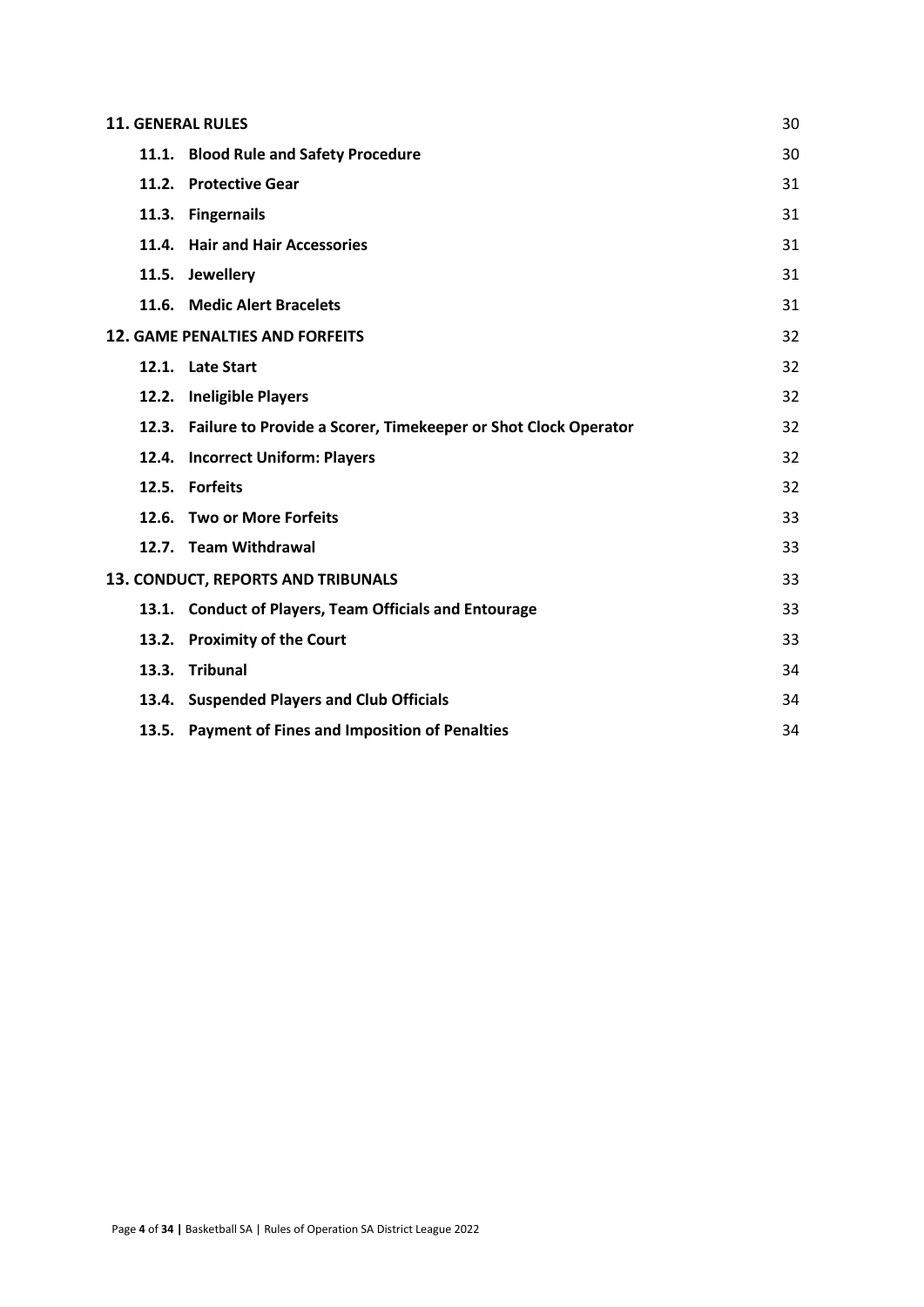#### **DEFINITIONS**

In these By-Laws:

*Age Grades*: Competitions in the League in which participants must meet age and gender requirements, e.g. Under 12 Boys or Under 16 Girls.

*Authority*: Any requirement to adhere to government, legislative or health directives.

*Basketball Adelaide (B Adl.)*: Association of Metropolitan District Basketball Clubs.

*Basketball Australia (BA)*: Basketball Australia Limited.

*Basketball Authority*: Can mean any of the following:

- a) Basketball Australia (BA);
- b) Basketball SA (BSA);
- c) Men's National Basketball League (NBL);
- d) Women's National Basketball League (WNBL);
- e) FIBA;
- f) Court of Arbitration for Sport; or
- g) A Tribunal, Body or Authority conducted under the auspices of any of the above.

*Basketball SA (BSA)*: Means Basketball South Australia Inc.

*Business Day*: A day that is not a Saturday, Sunday or Public Holiday.

*CEO*: The Chief Executive Officer of BSA, including a person acting in that position in the absence of the usual CEO.

*Championship Season*: the Season following the Grading Season and, where possible, is played in a Home and Away format.

*Club Member*: any of the following person(s) registered in the BSA approved registration database:

- a) Player;
- b) Coach;
- c) Assistant Coach;
- d) Team Manager;
- e) Official; or
- f) Volunteer.

*Coach*: A person responsible for instructing and supervising a team of the Club's basketball players during training and games who provides technical or tactical advice or guidance to the players or team or fulfils other functions commonly associated with coaching.

*Code of Conduct*: The Codes of Behaviour published on the BSA website.

*Competitions Department*: includes Basketball SA's; Competitions Manager, Competitions Service Officers, Operations Manager and CEO.

*Division*: a unique selection of teams within a Competition Age Grade.

*FIBA*: International Basketball Federation, of which BA is a member.

*Game*: A game listed in the draw of the District League competitions.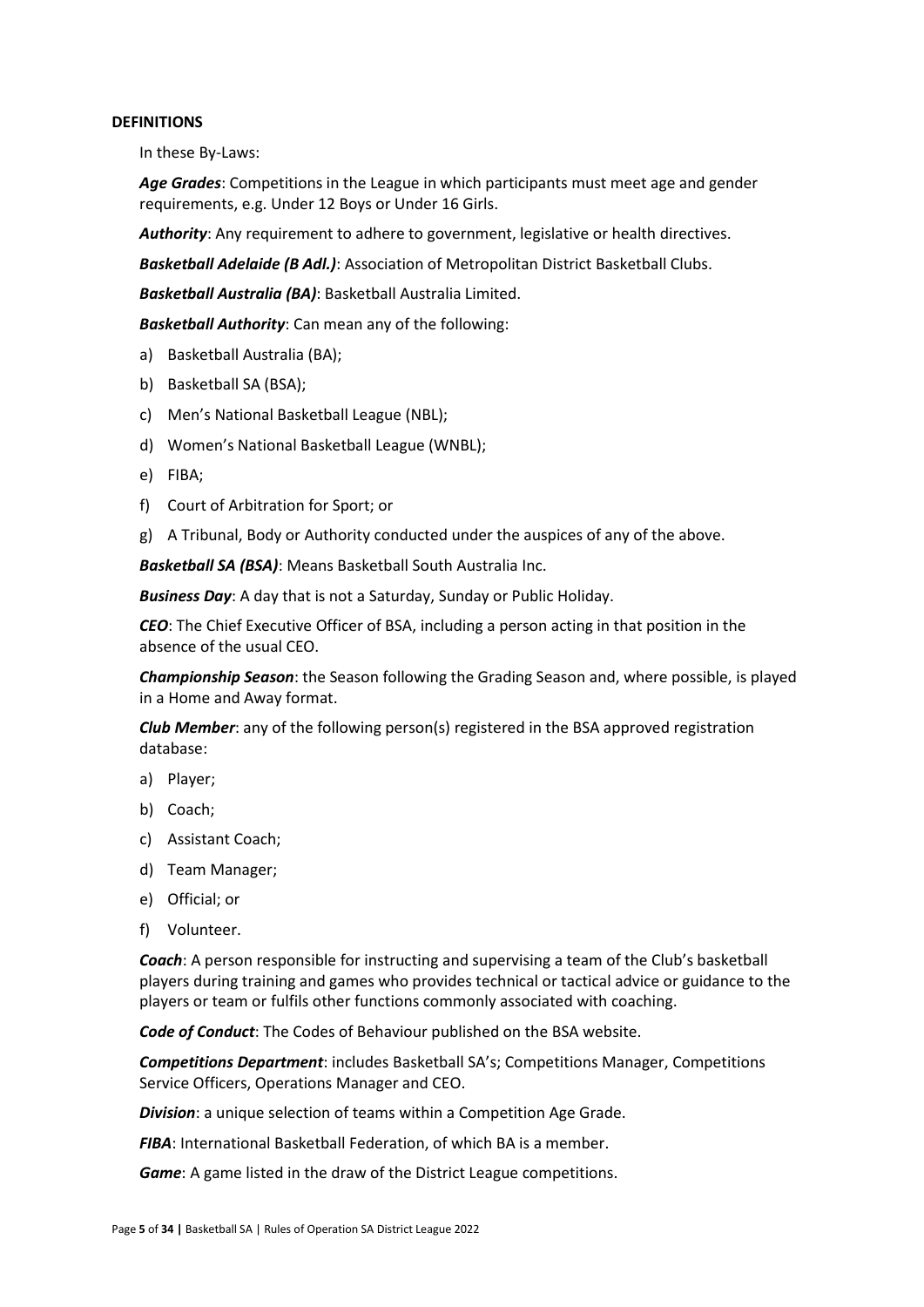#### *Game/Match Official*: Any of the following:

- a) A referee involved in a game;
- b) A referee coach involved in a game;
- c) A person who supervises or reviews referees (such as a referee supervisor or a person who assesses referee's performance) involved in a game;
- d) A scoretable official involved in a game; or
- e) A statistician involved in a game.

*Grading Phase*: a period during the Grading Season used to determine rankings for teams in the Minor Round.

*Grading Season*: a Competition consisting of a predetermined number of Grading Phases that results in teams being placed into Divisions based on match results.

*Higher Level Commitments*: means any of the following:

- a) Australian Under 14 Club Championships;
- b) Australian Under 16, 18 and 20 Championships;
- c) Australian Under 16, 18 and 20 3x3 Championships;
- d) The Championship Division of the Australian Schools Championships;
- e) The School Sport Australia Tournament, in which the SAPSASA State Team participates;
- f) Matches or Camps involving Australian Under 17, 19, University or Senior Teams;
- g) Matches in the National Basketball League and Women's National Basketball League; or
- h) A tour conducted by either the Basketball SA NITP program or an equivalent NITP Program.

*In writing*: means correspondence received by post or electronic medium, such as email, excluding text messages.

*Ineligible player*: a player who is prohibited from competing in The League.

*Junior District League (JDL)*: refers to Under 18 Divisions and below.

*League Manager*: the Competitions Manager employed by BSA.

*League Competitions Committee:* an independent committee to provide advice and recommendations for the ongoing improvement of BSA competitions and to ensure competitions are conducted in accordance with the BSA Constitution, Policies and Rules of Operation.

*Major Round*: the series of games played after the Minor Round to determine the championship winner of each Division.

*Minor Round*: the complete set of fixtures played to determine an ordered ranking on the championship ladder.

*MSBL*: *Metro Social Basketball League*

*Player Movement*: The movement of player(s) from one team to another within the same Club.

*Player Transfer*: The transfer of player(s) from one Club to another.

*Poaching*: An approach by a Club Official (including Coaches, Administrators and Employees) directly, or indirectly through a third party at the request of a Club Official, to a player from another Club, who is registered to play in any BSA Competition, or their representative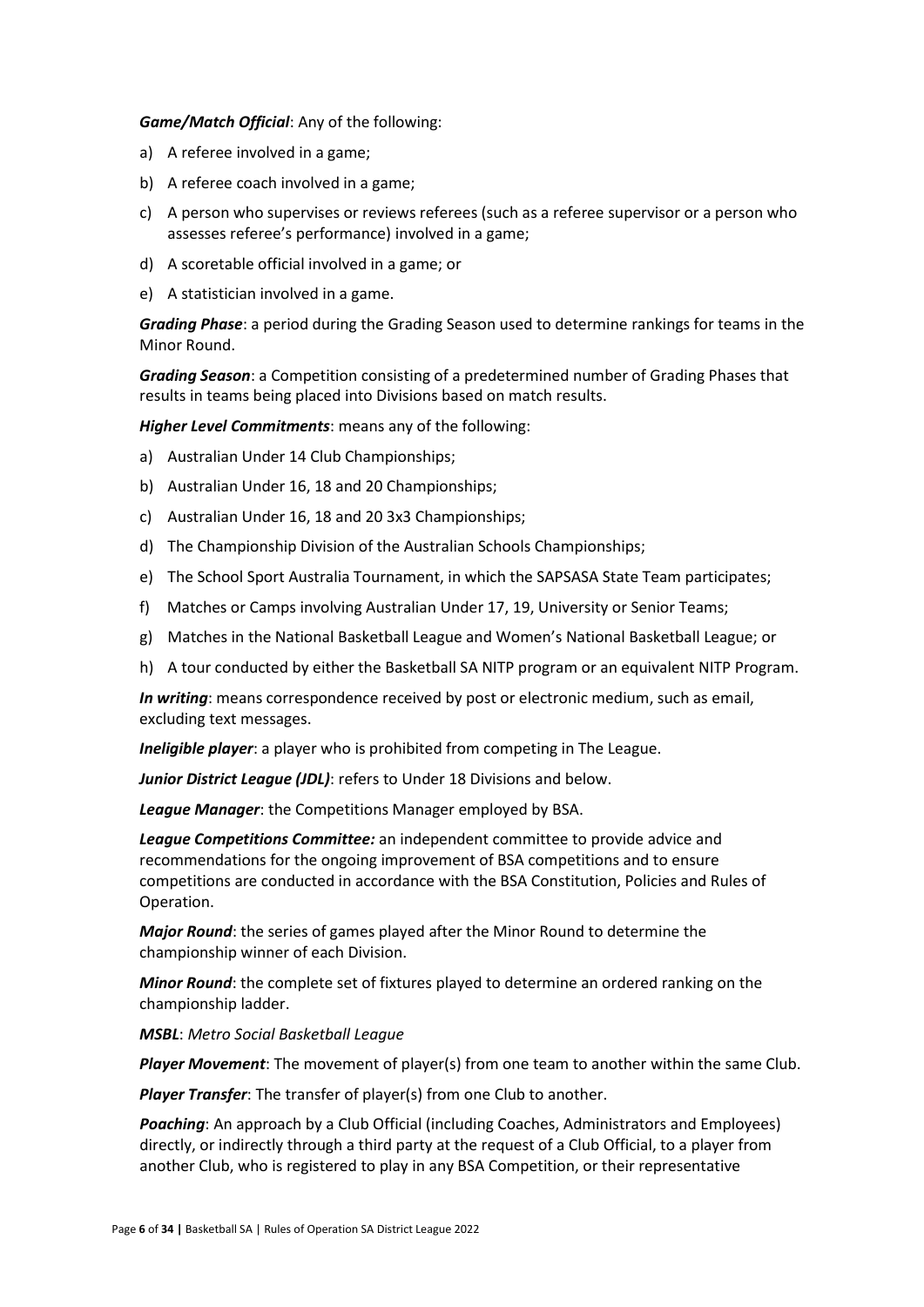(including parent/guardian) to discuss opportunities that may lead to a transfer to the Club of the official.

*Proximity of the Court*: any area in the venue where the court or any part of the court is within view.

*Round*: the set of fixtures that result in each division team having played a game.

*Senior District League (SDL)*: refers to Competitions for players sixteen (16) years and older, played in Senior Men and Senior Women Divisions.

*Set of Fixtures*: the series of games scheduled by Basketball SA; usually, every week in which teams play against other teams in the same Division.

*The League*: refers to any of the SA Junior District League (JDL), SA Youth District League (YDL) and the SA Senior District League (SDL).

*The Tribunal*: referred to in the Basketball SA Tribunal Rules of Operation.

*Week*: means seven days commencing on Monday and ending the following Sunday inclusive.

*Youth District League*: refers to Under 21 Men and Under 23 Women Competitions.

*Zone Defence*: Any defence played in the half court which does not incorporate normal man to man defensive principles shall be considered a zone. For this purpose, trapping defences which rotate back to man to man principles are acceptable.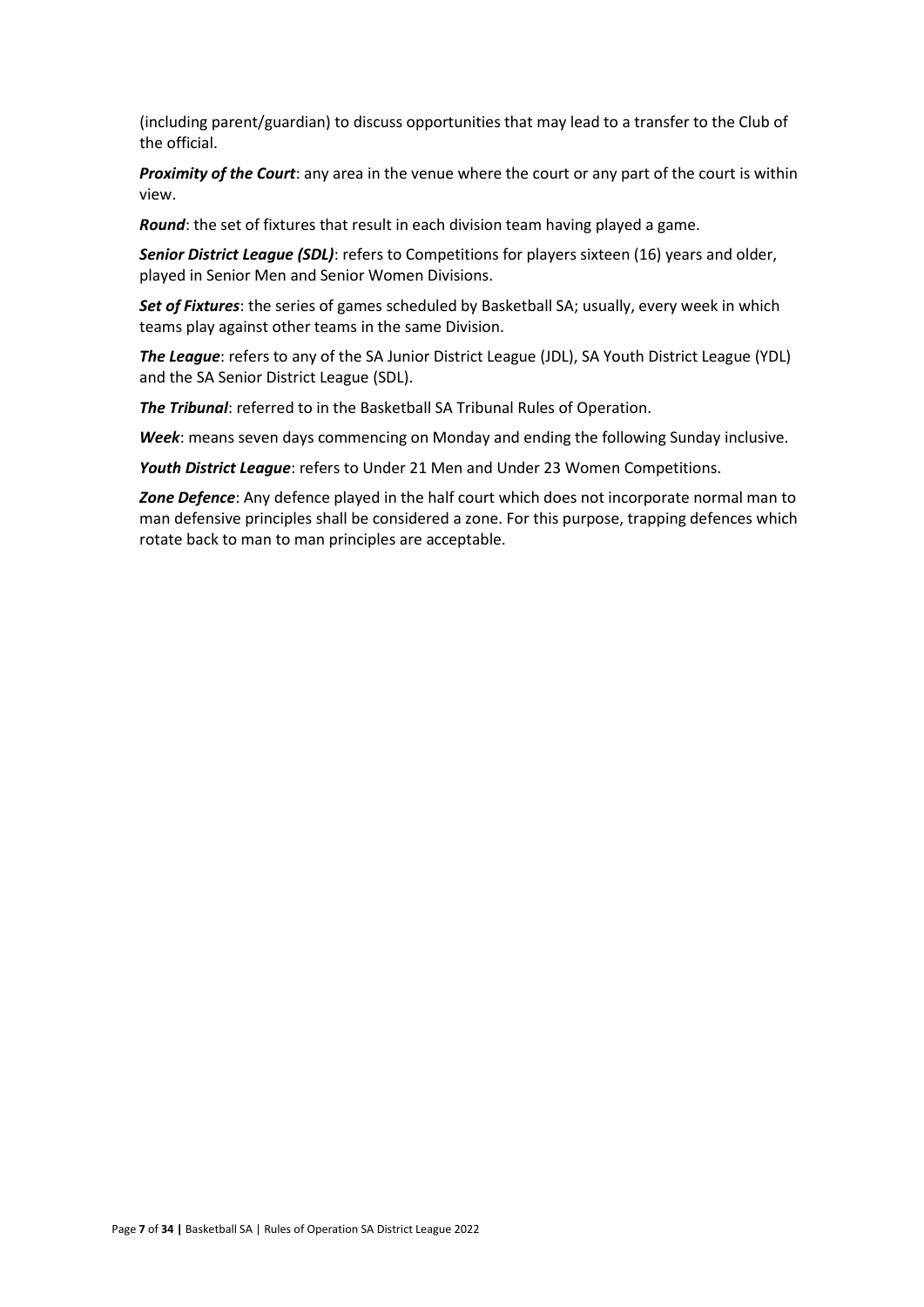## <span id="page-7-0"></span>**1. AIMS**

The League aims to:

- a) Provide a participation pathway from MSBL Mini and Domestic Competitions for all basketball participants that is aspirational and enjoyable as their sport of choice.
- b) Grow the profile of and participation in the sport of basketball across all levels.
- c) Provide a premier basketball competition that enables:
	- i) Pathways for players, coaches and officials to aspire and progress to the NBL1 Central Conference, State and National levels.
	- ii) Athletes to compete against the best players within their age group to provide highperformance pathways.

## <span id="page-7-1"></span>**2. LEAGUE ADMINISTRATION**

- a) The BSA District League competitions are governed by:
	- i) The BSA District League Rules of Operation.
	- ii) The FIBA Rules of Basketball.

The BSA District League Rules of Operation shall take precedence over the FIBA Rules of Basketball, where they conflict.

- b) The BSA District League Competitions Committee shall:
	- i) Act as the League Committee to the Competitions Department; and
	- ii) Provide advice or assistance concerning the structure of the competitions as needed; and
	- iii) Actively participate in or conduct competition reviews as directed by the Operations Manager or CEO.
- c) BSA's CEO shall have the final approval of changes to these Rules of Operation and may seek endorsement from the BSA Commission at their discretion.

### <span id="page-7-2"></span>**3. COMPETITION MANAGEMENT**

The League is managed by BSA, through its Competitions Department and in particular the League Manager. BSA Commission endorsement is sought for some issues when applicable.

### <span id="page-7-3"></span>**3.1. Elastic Powers**

BSA may waive any of the provisions of these Rules of Operation should it be deemed necessary, subject to the following:

- a) Waiver requests shall be in writing and clearly state the grounds upon which and the said period for which the waiver is to operate; and
- b) The League Manager shall notify impacted clubs of any such waiver, outlining reasons for the waiver and the period it shall apply.
- c) The League Manager shall manage any matter not covered by these Rules of Operation, provided it aligns with the Aims as set out in rule 1 of these Rules of Operation and is in the best interest of the sport.

### <span id="page-7-4"></span>**3.2. Decisions When These Rules Are Silent or Unclear**

In the first instance, the League Manager shall interpret and apply these Rules of Operation to form the basis of decisions.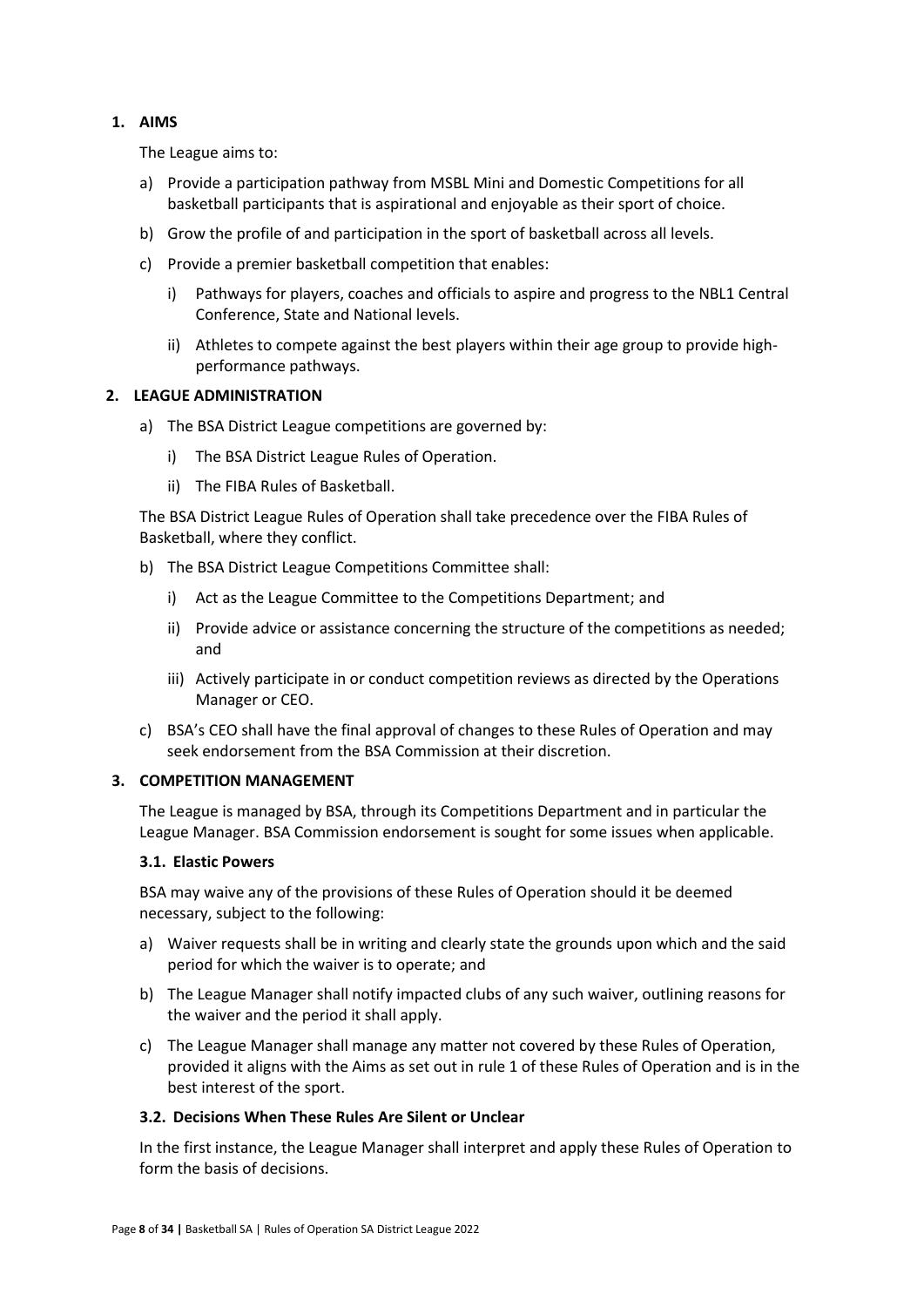- a) If these rules are silent on a matter concerning the District League, the League Manager will decide how to deal with the matter.
- b) When the Rules of Operation refer to but are unclear on a matter concerning the District League, the League Manager will determine how to resolve the matter.
- c) The League Manager can seek counsel from the League Competition Committee or other persons suitably qualified or experienced on interpretation and application of any rule within these Rules of Operation.

#### <span id="page-8-0"></span>**3.3. League Penalties**

The League Manager is empowered to impose penalties for non-compliance with the Rules of Operation. Penalties for any breach of these rules may be imposed upon individual players, coaches, Clubs, members of Clubs, or technical officials at the League Manager's discretion.

Penalties may be one of or a combination of any of the following:

- a) Fines;
- b) Forfeits;
- c) Suspension;
- d) Disqualification; or
- e) Any other penalty that is deemed appropriate by the League Manager.

The League Manager will notify all penalties in writing to the offending person(s) or Club(s).

#### <span id="page-8-1"></span>**3.4. Alteration to these Rules**

The Rules of Operation may be amended by the League Manager with input from the League Competitions Committee from time to time by:

- a) Removing or adding content to these rules; or
- b) Revoking rules and adopting new rules in their place.

Changes made to these Rules of Operation by the League Manager during a season will be subject to:

- a) Consultation with the Clubs must occur before any change(s); and
- b) The change(s) cannot have a retrospective effect; and
- c) The change(s) cannot substantially change how the District League is conducted for that Season; and
- d) The change(s) takes effect one month from the date that BSA provides written notification of the change.
- e) Final approval by BSA's CEO in accordance with rule 2.c of these Rules of Operation.

#### <span id="page-8-2"></span>**3.5. Delegate of Basketball SA**

- a) The League Manager is a delegate of BSA.
- b) Any function or power conferred to the League Manager under these Rules of Operation is taken as a function of the power conferred to BSA and exercised on behalf of BSA by the League Manager.
- c) Any action taken by the League Manager under these Rules of Operation is taken on behalf of BSA.
- d) Any tribunal, appeal, or court proceedings taken concerning the League Manager's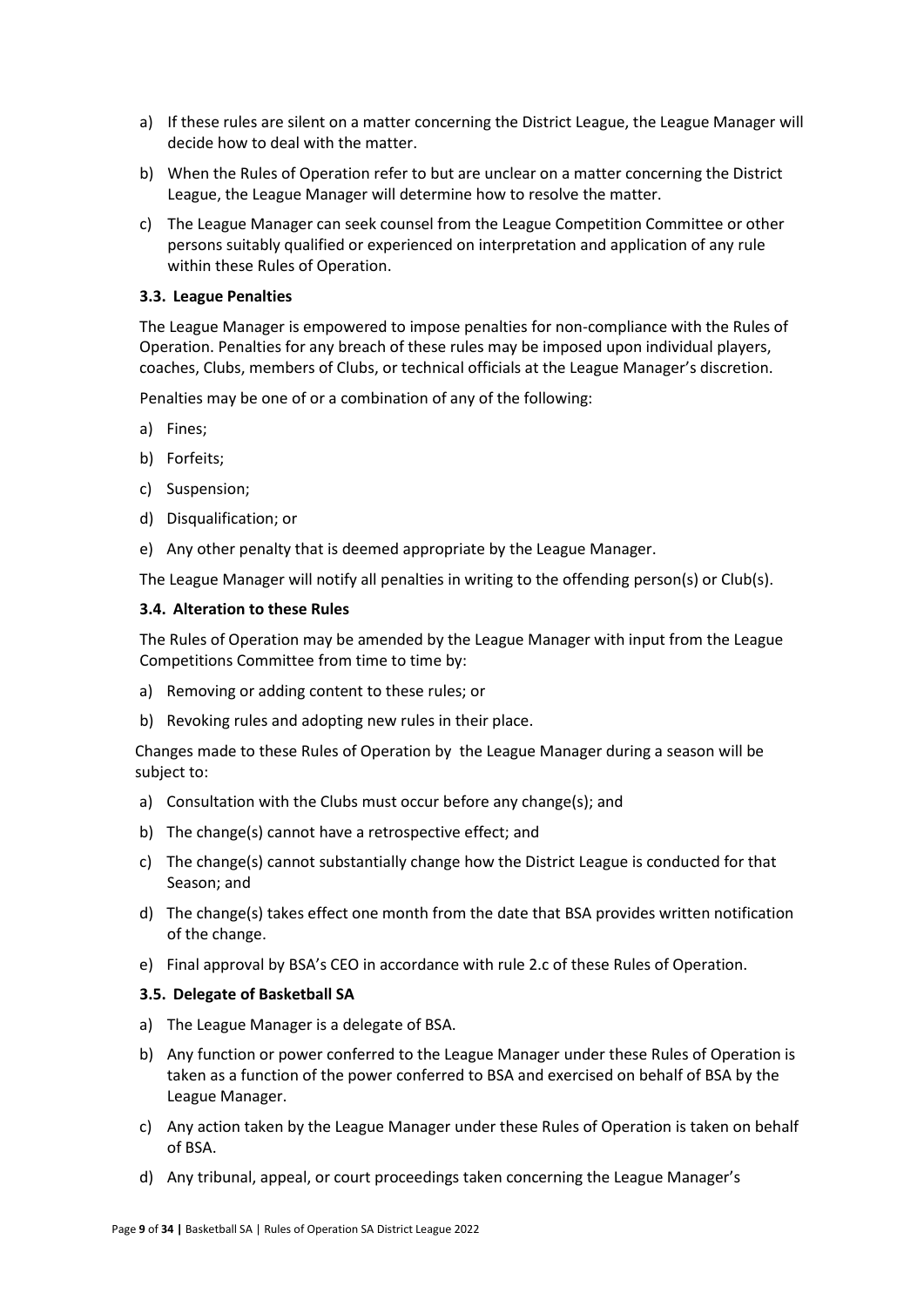functions, powers, or actions undertaken must be taken against BSA and not against the League Manager as an individual.

#### <span id="page-9-0"></span>**3.6. Appeals of Decisions Made by the League Manager**

- a) Where a Member is unsatisfied with a decision made by the League Manager, the Member may refer its concerns to BSA's Operations Manager. The Member may request a review of the League Manager's decision by submitting a written request that includes full details of the Member's concerns, the reasons the decision is considered undesirable and provides an alternate position.
- b) The Operations Manager will review the decision within 48 hours. The Operations Manager is delegated authority to amend decisions of the League Manager provided it aligns with the Aims as set out in rule 1 of these Rules of Operation and is in the best interest of the sport.
- c) Where a Member remains unsatisfied following a review by BSA's Operations Manager, the Member may submit a formal appeal application to BSA's CEO regarding the League Manager's decision and/or the Operations Manager's decision, by following the process in 3.7.
- d) Where a Member remains unsatisfied following the conclusion of an appeal in accordance with 3.7, the Member may refer the matter to the BSA Commission, which shall be the final point of appeal for decisions made by the League Manager and/or the Operations Manager and BSA's CEO.

### <span id="page-9-1"></span>**3.7. Appeal Process**

An appellant must submit an appeal in writing to the CEO detailing the matter(s) and the League Manager's and/or Operation Manager's decision(s) to be appealed, including:

- a) The ground(s) on which the appeal is made; and
- b) The reason(s) or circumstance(s) supporting the ground(s) of appeal.

Upon receipt of the appeal, the CEO will:

- a) Within three (3) business days, appoint three (3) independent members to form an Appeals Committee.
- b) Within five (5) business days of their appointment, the Appeals Committee will determine if the appeal should proceed.
- c) The Appeals Committee may deal with the matter(s) by phone, video conferencing, email, or other means deemed appropriate.

If the appeal proceeds, the Appeals Committee shall determine whether the appeal shall be heard:

- a) By way of a full hearing; or
- b) By way of a partial hearing of limited issues only.

BSA's CEO will notify the appellant within three (3) business days from the Appeals Committee handing down their decision whether the appeal will proceed.

- a) If the appeal proceeds, the notice to the appellant shall include the date, time, method and location, the hearing will proceed.
- b) The appellant is allowed to be present at any hearing. The appellant must advise the CEO of their intention to attend the proceedings within 48 hours of being advised of the appeal proceeding. Otherwise, the Appeals Committee will deal with the matter(s) on written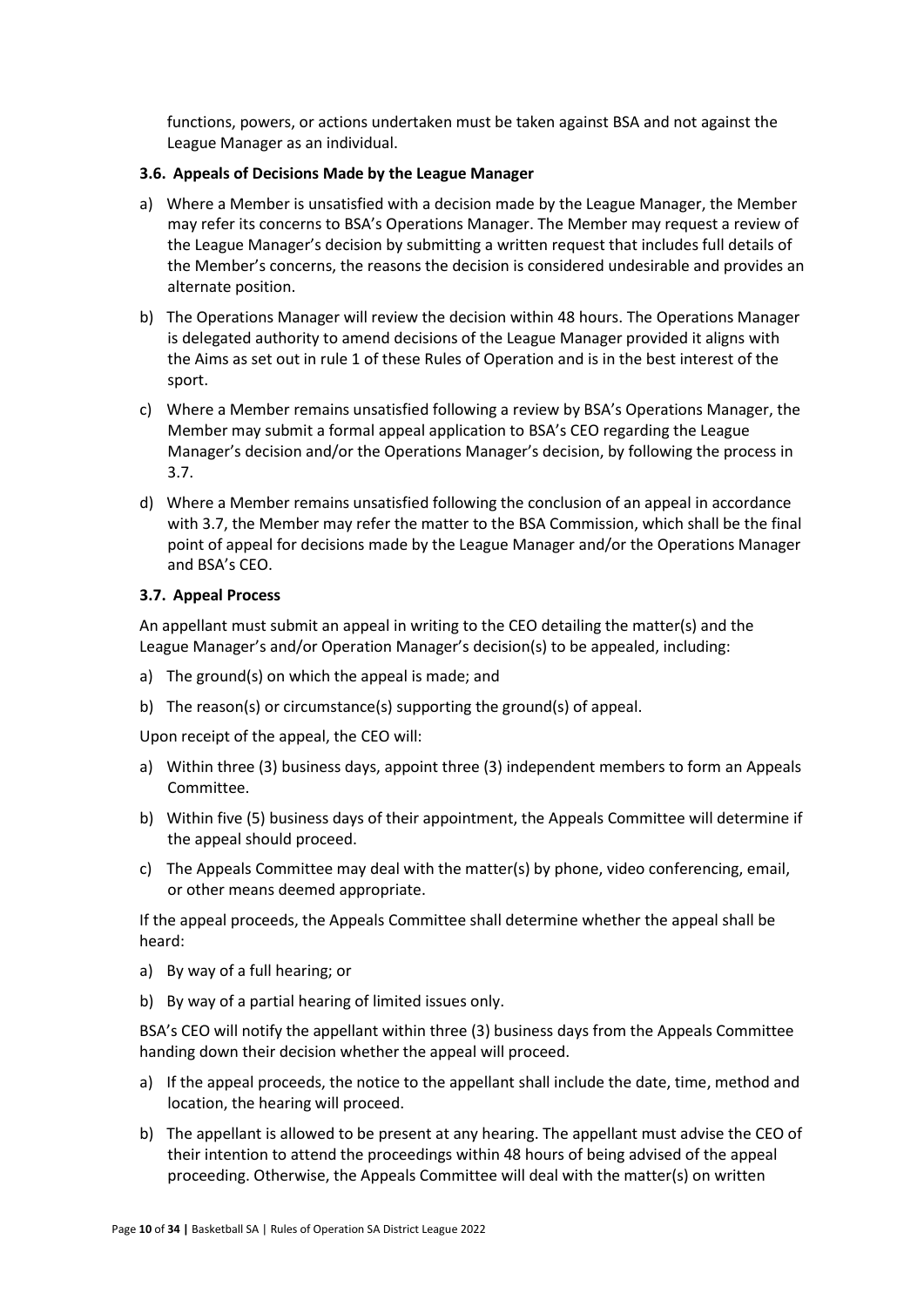submission only.

The Appeals Sb Committee shall have the power to:

- a) Dismiss the appeal;
- b) Uphold the appeal;
- c) Impose any penalties in accordance with the Rules of Operation; or
- d) Reduce, increase or otherwise vary any penalty of the initial decision of the League Manager in such a manner as it sees fit.

The Appeals Committee will provide the appeal outcome in writing on the League template to the CEO, which the CEO will forward to the appellant.

### <span id="page-10-0"></span>**3.8. Finance**

- a) BSA shall administer the finances of the League through the BSA accounting system.
	- i) The League Manager will develop an annual budget to provide for the satisfactory operation of the League, which the BSA Commission must approve.
	- ii) Each Member Club must develop an annual financial budget which is to be made available to the League Manager upon request and which may be held by the League Manager and BSA in strictest confidence.
	- iii) BSA may exercise the right to review a Club's financial status to ensure its financial stability and maintain the integrity of the League.
	- iv) BSA is empowered to assist the development of a Club's financial position. This assistance may include arranging financial advice for the Club. However, the overall responsibility for financial stability rests with the individual Club.

### <span id="page-10-1"></span>**4. CLUB ELIGIBILITY AND RESPONSIBILITIES**

### **4.1. Club Eligibility**

- a) A Club must be a financial with BSA at all times.
	- i) A Club may be considered unfinancial when the Club, its team(s), or its Member(s) have payments owed to BSA past their due date.
	- ii) A Club, its team(s), or its Member(s) deemed unfinancial will be ruled ineligible to participate in The League.
- b) The District League is open to all BSA affiliated Clubs and Associations within the Adelaide Greater Metropolitan area.
- c) Clubs wishing to enter teams into the District League must participate in the preceding Grading Season.
- d) New and re-applying Clubs or Associations that did not participate in the previous Season must send an expression of interest to the League Manager by 31 March pending a formal nomination process.

### <span id="page-10-2"></span>**4.2. Club Responsibilities**

A Club must ensure that all persons under its control comply with the following rules.

- a) For these rules, a person is under the control of a Club if the person is:
	- i) A registered player in a team fielded in any of the District League Competitions by the Club; or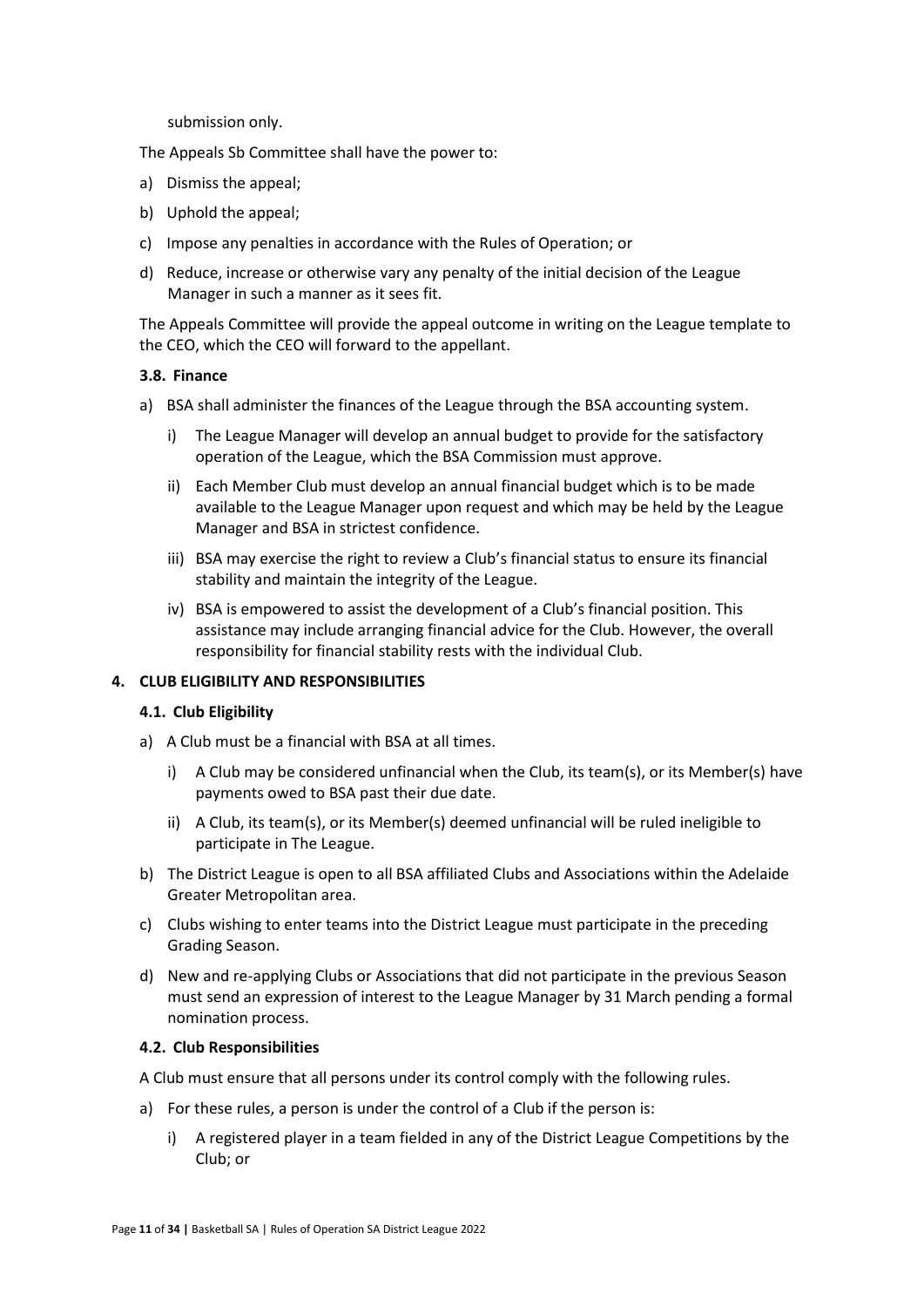- ii) A registered Coach, Assistant Coach or Team Manager for a team fielded in any of the District League Competitions by the Club; or
- iii) A person acting as a Coach, Assistant Coach or Team Manager for a team fielded in any of the District League Competitions by the Club; or
- iv) A Club Official; or
- v) A Club spectator or supporter who is in the venue during any of the District League Competitions; or
- vi) A parent, carer or guardian of any registered player, Coach, Assistant Coach, Team Manager or Official of a Club.

## <span id="page-11-0"></span>**4.3. Club Contacts**

Each Club is required to appoint a 'Primary' Club Contact and a 'Secondary' Club Contact and notify the League Manager of their name and contact details before the Pre-Season and Grading Seasons.

### <span id="page-11-1"></span>**4.4. Club Coaches, Assistant Coaches and Team Manager Registrations**

All Club Coaches, Assistant Coaches and Team Managers who participate in the District League must be registered within the League's approved registration program for each Season at least three (3) business days before the Season's commencement or their team's first game.

- a) A person is a registered Coach or Assistant Coach for a Club's team only if:
	- i) They are registered with BSA as a Coach or Volunteer within the approved registration database; and
	- ii) They are not subject to any suspension or other sanction imposed by a court or Basketball Authority which would be violated by the person engaging in activities of a Coach, Assistant Coach or Team Manager; and
	- iii) They have no unpaid fees or fines owing to a Basketball Authority; and
- b) It is recommended that all Head Coaches and Assistant Coaches obtain their Community Coach Course Accreditation (Level 0) and/or Club Coach Course (Level 1).

## <span id="page-11-2"></span>**4.5. Conduct Detrimental or Prejudicial to the League**

Any player, Club member (see definitions) or game official that behaves in a manner that adversely or is likely to adversely affect the League in either its promotion or smooth operation is liable to be penalised by the League Manager.

This includes:

a) Unsportsmanlike Behaviour

Any player, Club member (including cheerleaders and courtside announcers) or game official that acts in an unsportsmanlike manner may be liable to a penalty upon determination of the League Manager.

b) Disorders

The behaviour of players, coaches, club management, and officials can significantly affect crowd behaviour. If the League Manager determines the behaviour of such a person or persons stimulates or encourages crowd disorder, the offending party may be penalised as deemed appropriate, including through fines and/or suspension.

c) Criticism of the League, Clubs or Game Officials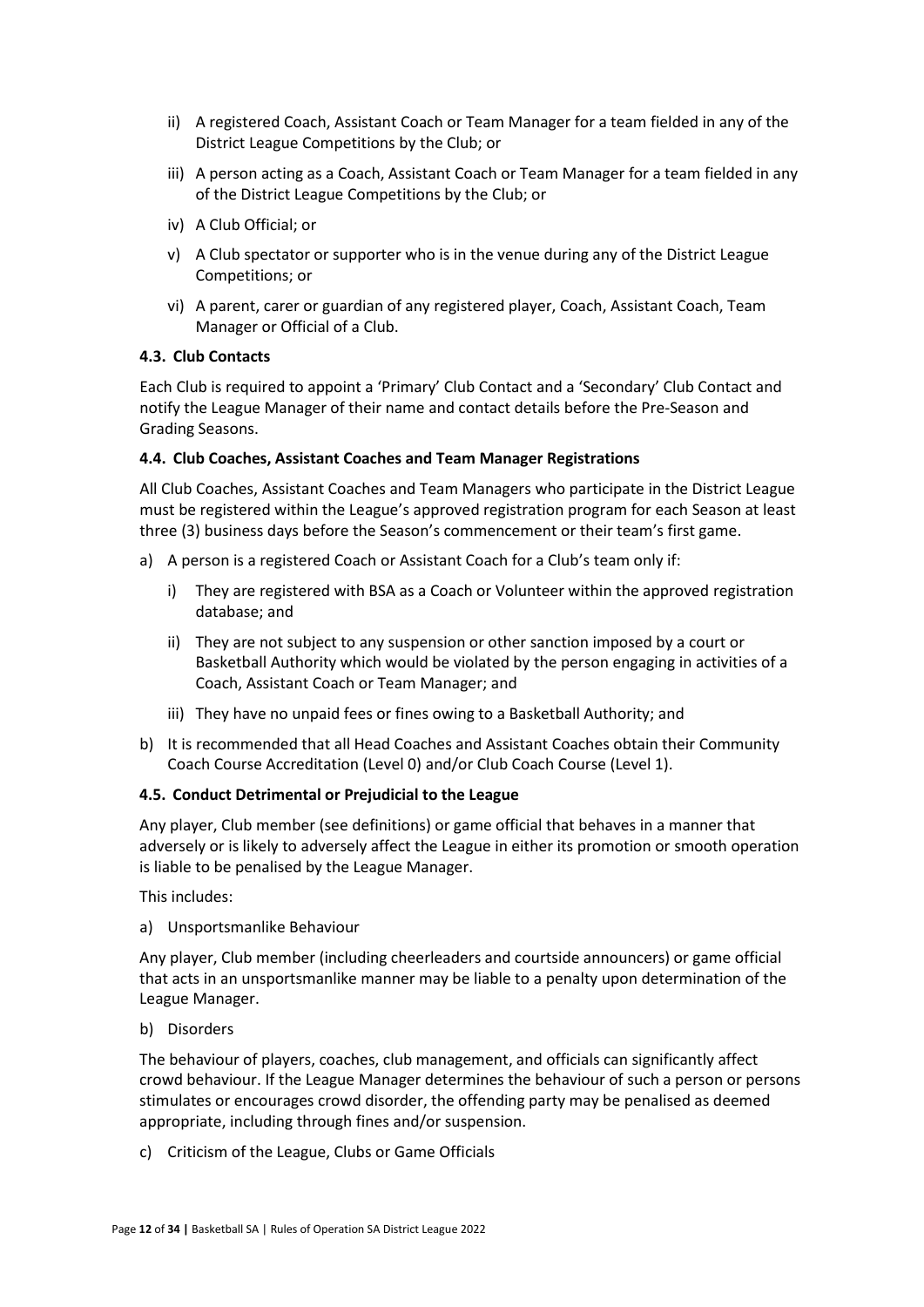Any Member, including coaches, game officials, players and management who publicly criticises game officials, a Club or League Competition will be deemed to have acted in a manner detrimental and prejudicial to the League and liable to a penalty. Furthermore, any Member whom the League Manager finds to have pursued and/or harassed game officials before, during, or after a game will be subject to penalties. The Club will be held responsible for all its members' comments, which may subsequently appear in the media.

### d) Bribery and Tampering

Any person who directly or indirectly; entices, induces, persuades, or attempts to entice, induce or persuade any player, coach, referee, official, team management or other people(s) associated with a Club to alter the natural outcome of a League game will be deemed to have engaged in conduct detrimental to the League and will be penalised at the discretion of the League Manager.

## e) Language

Coaches, assistant coaches, trainers, players and game officials must refrain from the use of profane or objectionable language which might be heard by spectators or picked up by Camera/TV/Live stream microphones in the vicinity of the benches and/or playing court.

Violators will be liable to penalty at the discretion of the League Manager.

## <span id="page-12-1"></span><span id="page-12-0"></span>**5. COMPETITION STRUCTURE**

## **5.1. Competition Calendar**

The basketball calendar year will consist of:

- a) Junior District League
	- i) Divisions 1 & 2
		- (1) A Pre-Season Competition consisting of a minimum of nine (9) Rounds. BSA will use the ladder at the end of the Pre-Season Competition to seed teams for State Championships.
		- (2) A State Championship Tournament to be held in May, consisting of Pool Games and Crossover Finals Games.
		- (3) A Championship Season to commence in February or March, consisting of eighteen (18) Minor Rounds and three (3) Major Rounds concluding in August.
	- ii) Divisions 3 and below
		- (1) A Grading Season to commence in either October or November, consisting of a minimum of eight (8) rounds.

Detailed information on the Grading Season can be found on the [Grading](https://basketballsouthaustralia-my.sharepoint.com/personal/tmitchell_bsaapps_com_au/Documents/Documents/BSA/Comps/District/2022/2022%20-%2010%20Team%20Grading%20Map.pdf) Map [Document.](https://basketballsouthaustralia-my.sharepoint.com/personal/tmitchell_bsaapps_com_au/Documents/Documents/BSA/Comps/District/2022/2022%20-%2010%20Team%20Grading%20Map.pdf)

(2) A Championship Season to commence in February or March, consisting of eighteen (18) Minor Rounds and three (3) Major Rounds concluding in August.

The Pre-Season and Championship Season for the Junior District League may include tournament style play as part of the fixtures, with multiple rounds over a condensed period, e.g. two or three rounds may be fixtured over a weekend.

The League Manager shall determine the structure of the coming year and publish each Season's nomination and commencement dates.

b) Youth District and Senior District Leagues (YDL and SDL)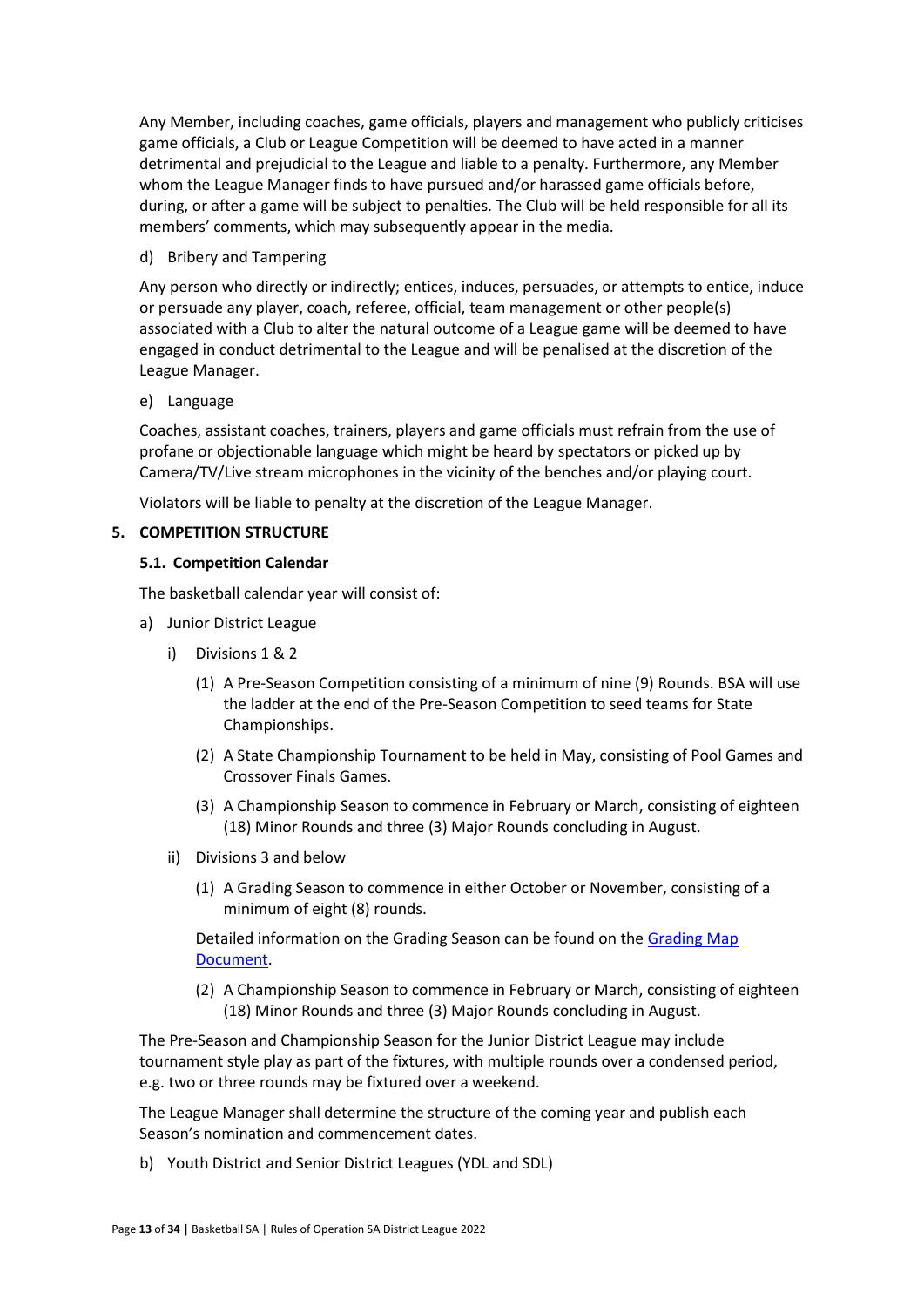Season 2022

- i) A Pre-Season Cup consisting of nine (9) rounds and a top two (2) Finals Series
- ii) A Championship Season commencing from 2 May, consisting of eighteen (18) minor rounds and three (3) Major Rounds concluding in August.

#### <span id="page-13-0"></span>**5.2. Fixturing**

District League Scheduling Responsibility

- a) The League Manager will determine fixtures for the Pre, Grading and Championship Seasons.
- b) Where a Club requires a game be rescheduled, the Club must submit in writing, the reason(s) for the deferral.

If the deferral is granted, the requesting Club must take the following steps before the rescheduled game is played.

- i) Confirm agreement from both impacted Clubs to reschedule the game.
- ii) Confirm agreement by both Clubs of the time, date and venue the game has been rescheduled to.
- iii) Obtain written confirmation of the rescheduled game, signed by both Clubs and a copy sent to the League Manager for ratification.
- c) The League Manager has the power to re-fixture any games that it deems necessary. Reasons may include, but are not limited to:
	- i) Unavailability of a venue;
	- ii) Power outages;
	- iii) Floods;
	- iv) Heat;
	- v) Fixturing errors;
	- vi) Team withdrawals;
	- vii) Walkovers;
	- viii) Higher level commitments; or
	- ix) Government enforced venue closures or directives.
- d) Where the League Manager reschedules a game, the impacted Clubs will be given seven (7) days from notification of the reschedule to agree to the new time, date and venue of the game.
- e) If agreement by both Clubs is not reached within seven (7) days, the League Manager shall arbitrate a time, date and venue.
- f) A team failing to appear to the appointed game will give a forfeit.

#### <span id="page-13-1"></span>**5.3. Age Groups**

The following age groups will apply:

- a) Junior District League (JDL):
	- i) Under 10 (Boys & Girls);
	- ii) Under 12 (Boys & Girls);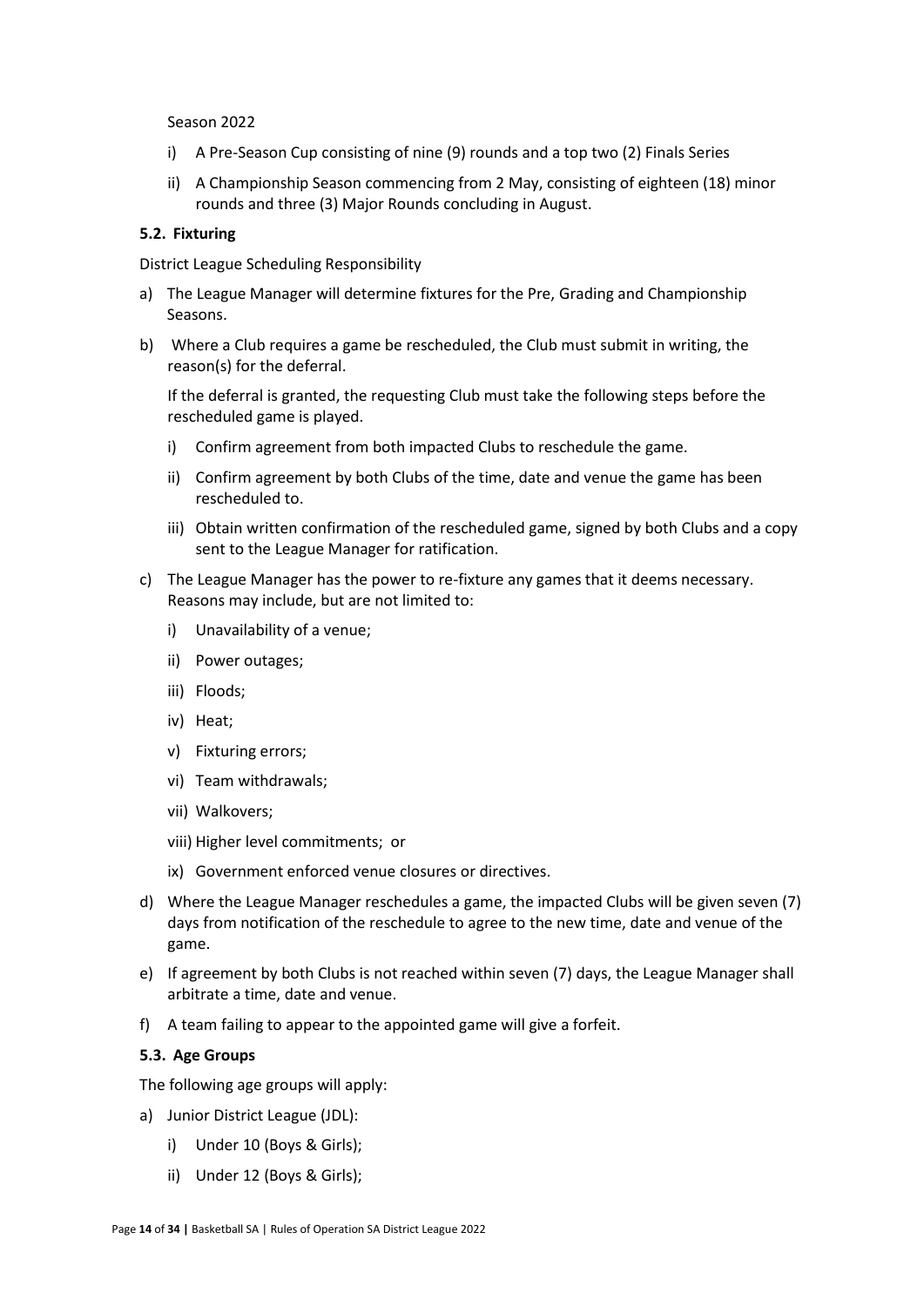- iii) Under 14 (Boys & Girls);
- iv) Under 16 (Boys & Girls); and
- v) Under 18 (Boys & Girls).
- b) Youth District League (YDL):
	- i) Under 21 (Men); and
	- ii) Under 23 (Women).
- c) Senior District League (SDL):
	- i) Open Age (Men & Women).

#### <span id="page-14-0"></span>**5.4. Divisions**

- a) Clubs will nominate teams for the Pre-Season and Grading Seasons by the nomination date each year in the Age Groups defined in rule 5.3.
- b) These teams will transition to the Championship Season following the Pre-Season and Grading Seasons.
- c) In the Championship Season, each Division will consist of a maximum of ten (10) teams.
- d) No Club may have more than one (1) team in Junior District League Divisions 1 or 2, except in cases where a third Division does not exist.
- e) The League Manager may invite teams to fill vacant positions or leave them vacant.
- f) The League Manager shall determine the number of teams that will participate in each Age Group. If there are more team nominations than positions available, the League Manager shall grade teams and decline nominations as required.

#### <span id="page-14-1"></span>**5.5. Ladder Points System & Tiebreaks**

a) The following points will be awarded after all matches during the Pre, Grading & Championship Seasons:

#### i) **Table 1**

| <b>MATCH RESULT</b>  | <b>CHAMPIONSHIP POINTS</b> |
|----------------------|----------------------------|
| <b>WIN</b>           | 3                          |
| DRAW/WASHOUT         |                            |
| <b>LOSS</b>          |                            |
| <b>FORFEIT GIVEN</b> |                            |

- b) In Competitions in which teams have an equal number of byes, including no byes, ladder positions are classified as follows:
	- i) Win-Loss Record (indicated by Championship Points).
	- ii) If two (2) or more teams have the same Win-Loss record, the following tiebreakers shall be applied in order until the tie is broken:
		- (1) Championship Points gained in head-to-head games between the tied teams.
		- (2) Score differential in the games between the tied teams.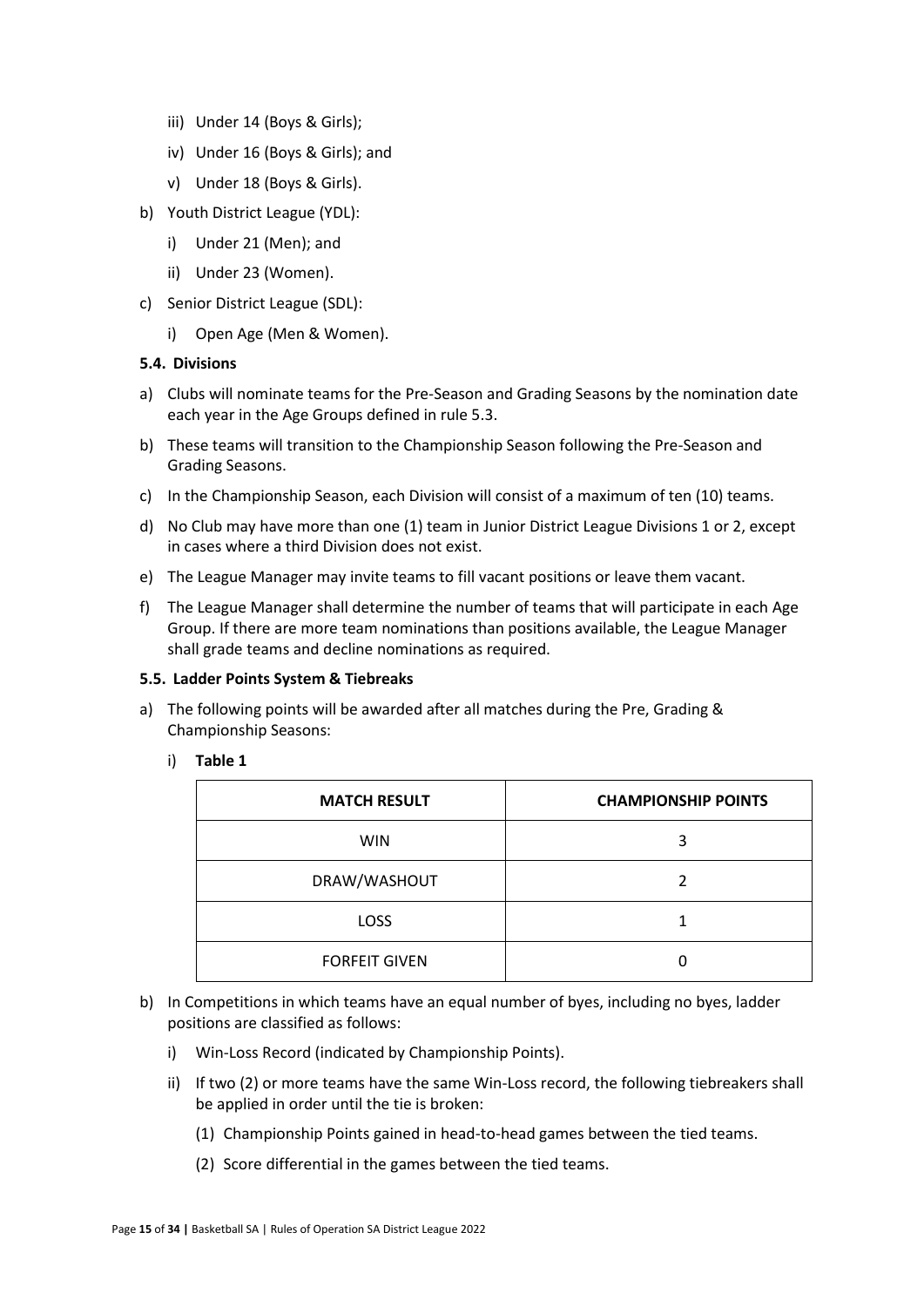(3) Higher score for in games between the tied teams.

(4) Season score differential.

(5) Season score for.

## **Example 1**

| A vs B | $100 - 55$ | B vs C | $100 - 95$ |
|--------|------------|--------|------------|
| A vs C | $90 - 85$  | B vs D | $80 - 75$  |
| A vs D | $75 - 80$  | C vs D | $60 - 55$  |

| Team | Games<br>Played | <b>Wins</b>    | Losses         | Championship<br><b>Points</b> | <b>Score</b><br>For | <b>Score</b><br><b>Against</b> | <b>Score</b><br><b>Differential</b> |
|------|-----------------|----------------|----------------|-------------------------------|---------------------|--------------------------------|-------------------------------------|
| A    | 3               | $\overline{2}$ | 1              | 7                             | 265                 | 220                            | $+45$                               |
| B    | 3               | 2              | 1              | 7                             | 235                 | 270                            | $-35$                               |
| C    | 3               | 1              | $\overline{2}$ | 5                             | 240                 | 245                            | - 5                                 |
| D    | 3               | 1              | $\overline{2}$ | 5                             | 210                 | 215                            | - 5                                 |

Applying rule 5.5.b)ii)(1) the following teams won the tiebreakers:

Team A wins the tiebreaker with Team B, and Team C wins the tiebreaker with Team D as they won the head-to-head games and therefore gained more Championship Points in those games.

## **Example 2**

| A vs B | $100 - 55$ | B vs C | $100 - 85$ |
|--------|------------|--------|------------|
| A vs C | $90 - 85$  | B vs D | 75 – 80    |
| A vs D | $120 - 75$ | C vs D | $65 - 55$  |

| <b>Team</b> | <b>Games</b><br>Played | <b>Wins</b> | Losses         | Championship<br><b>Points</b> | <b>Score</b><br>For | <b>Score</b><br><b>Against</b> | <b>Score</b><br><b>Differential</b> |
|-------------|------------------------|-------------|----------------|-------------------------------|---------------------|--------------------------------|-------------------------------------|
| A           | 3                      | 3           | 0              | 9                             | 310                 | 215                            | $+95$                               |
| B           | 3                      | 1           | $\overline{2}$ | 5                             | 230                 | 265                            | $-35$                               |
| C           | 3                      | 1           | 2              | 5                             | 235                 | 245                            | $-10$                               |
| D           | 3                      | 1           | 2              | 5                             | 210                 | 260                            | $-50$                               |

Team A finish first, and there is a three-way tie between Teams B, C and D. Therefore, rule 5.5.b)ii) shall apply as follows:

| <b>Team</b> | Games<br>Played | <b>Wins</b> | <b>Losses</b> | Championship<br><b>Points</b> | <b>Score</b><br>For | <b>Scores</b><br><b>Against</b> | <b>Score</b><br><b>Differential</b> |
|-------------|-----------------|-------------|---------------|-------------------------------|---------------------|---------------------------------|-------------------------------------|
| B           |                 |             |               |                               | 175                 | 165                             | $+10$                               |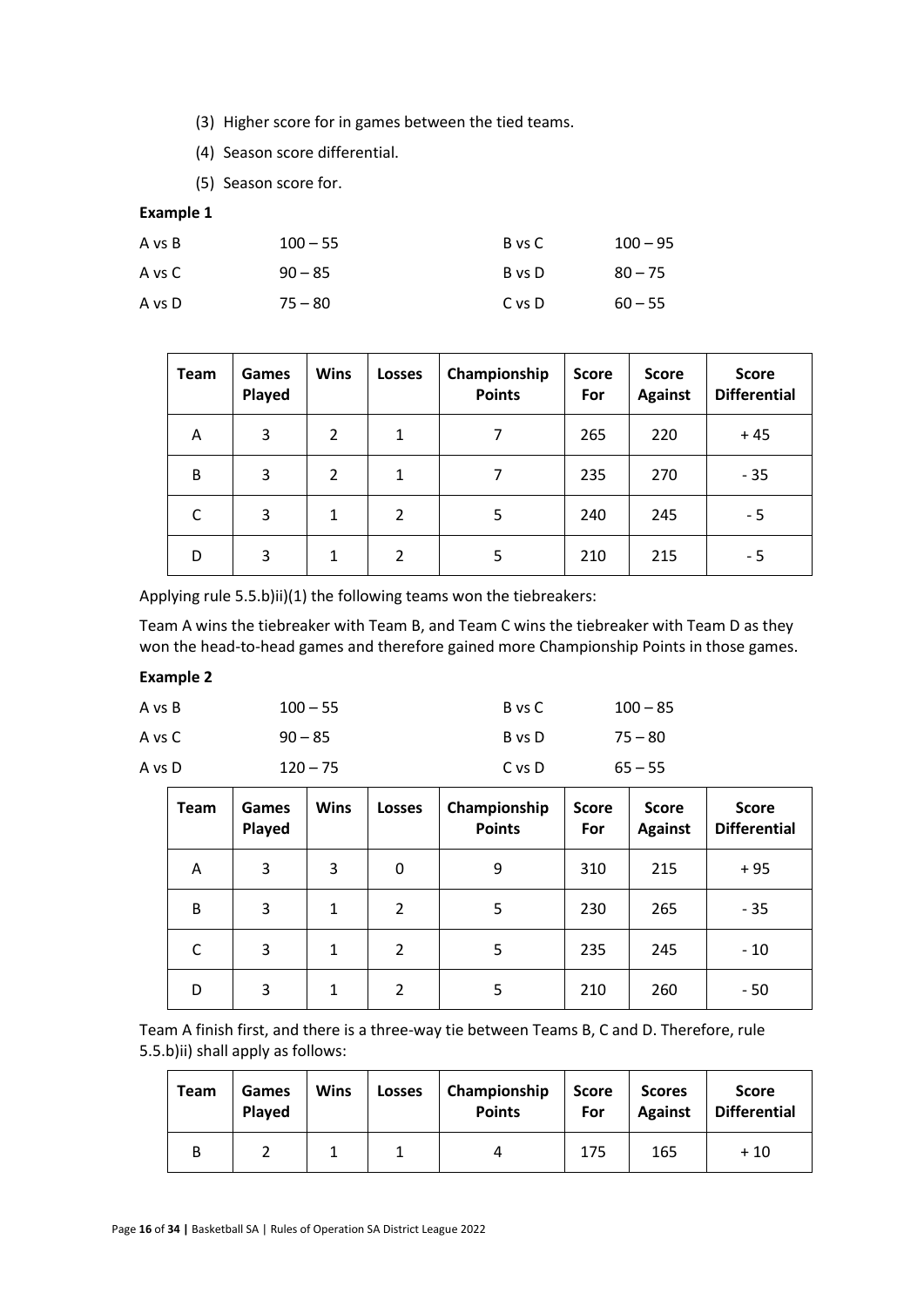|                         | $\begin{array}{ccc} & 1 \\ \end{array}$ | $\overline{a}$ |     | 150   155 | - 5 |
|-------------------------|-----------------------------------------|----------------|-----|-----------|-----|
| $\overline{\mathbf{z}}$ | $\begin{array}{cc} 1 & 1 \end{array}$   | $\overline{4}$ | 135 | 140       | - 5 |

- (1) The teams are all tied by their Championship Points in the head-to-head games.
- (2) Team B wins the tiebreaker with the highest Score Differential in the games between the tied teams and finishes second. C and D are still tied, so rule 6.7.b)i) can be applied to the two-way tie.
- (3) C beat D in their head-to-head game, gaining more Championship Points and therefore, C finishes  $3<sup>rd</sup>$  and D finishes  $4<sup>th</sup>$ .
- c) In Competitions in which teams have an unequal number of byes, ladder positions will be determined as in rule 5.5.b), except 5.5.b)i) Championship Points will be replaced by Game Ratio, which is calculated as follows:
	- i) (Wins+(1/2xDraws)-(1/2xForfeits))/Games Played.
	- ii) Game Ratio will also be applied in rule 6.7.b)ii) in cases where tied teams have played an unequal number of games against each other.

#### <span id="page-16-0"></span>**5.6. Team Eligibility**

- a) Per the 2022 NBL1 Rules of Operation (rule 3.2.a)iv)), NBL1 Clubs are required to enter a boys and a girls team in the Junior District League's Division 1 and Division 2 Competitions in each of the following age groups:
	- i) Under 12; and
	- ii) Under 14; and
	- iii) Under 16; and
	- iv) Under 18.

There is an expectation that all Division 1 and 2 teams are competitive in each division, however they are not excluded from rule 6.1. a) ii) of these Rules of Operation (requests to change team nominations).

- b) Clubs that do not meet this requirement in 2022 must develop a Transition Plan in consultation with BSA to implement strategies to achieve these criteria by 2025. Transition Plans must include review points, and BSA will work with clubs to optimise opportunities for success.
- c) Clubs that do not meet the requirement by 2025 will be excluded from participating in the 2025 NBL1 competition, subject to any appeals considered in accordance with these Rules of Operation.

The information and implementation requirements to be included in transition plans will be developed further, in consultation with impacted clubs.

#### <span id="page-16-1"></span>**5.7. Invitational Clause**

- a) From 2023, the League Manager may invite a Division 3 team from a non-NBL1 Club to compete in that Season's Division 1 or Division 2 Pre-Season Competition if that team meets the following criteria:
	- i) The team must have made the Division 3 Major Round in two consecutive years; and
	- ii) The team must have made the Division 3 Grand Final in one of those years; and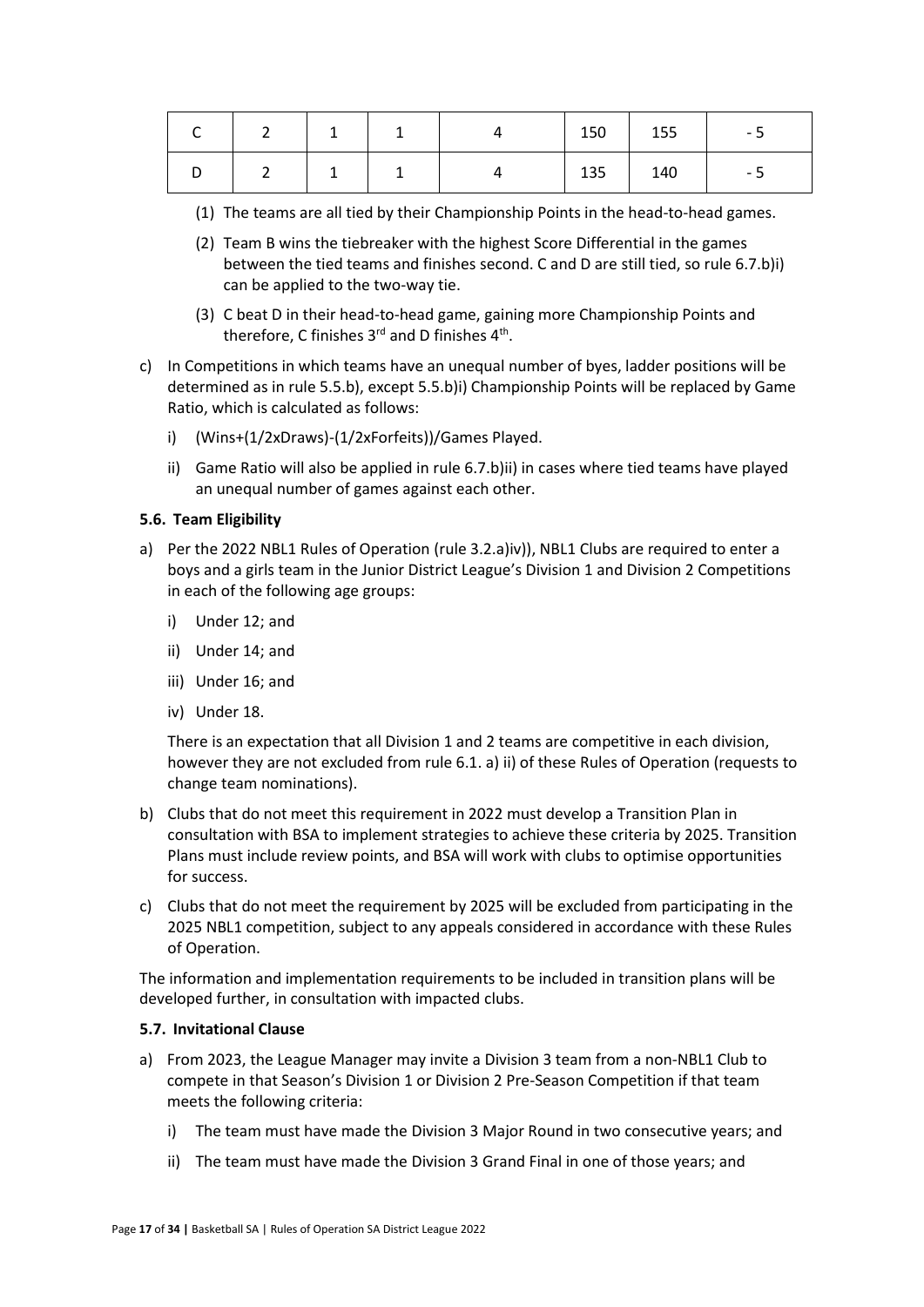- iii) The team does not have a current player pathway arrangement with an NBL1 Club.
- b) If a team meets the criteria outlined in 5.7.a), their Club must submit a written request to the League Manager to nominate the team in Division 2. The written submission must clearly state which team is making the request, player names and that team's results from the previous two (2) years. The majority of players within the team being nominated for Division 2 must be players of the team who has met the criteria outlined in 5.7.a).
- c) Should the League Manager invoke this Clause, the team invited to the Pre-Season Competition is not guaranteed a position in that Division in the Championship Season.
- d) The invited team may also gain an invitation to participate in the Junior State Championships that year.

**Note:** *This clause and criterion will undergo further review throughout 2022 based on stakeholder feedback.*

### <span id="page-17-1"></span><span id="page-17-0"></span>**6. PLAYER AND TEAM REGULATIONS**

#### **6.1. Team Nominations**

The League Manager will call for Team Nominations in advance of the Pre-Season and Grading Seasons each year. The League Manager will be responsible for setting a closure date for Team Nominations and informing Club Contacts of this date.

a) Late nominations will not be considered at the following times:

Pre-Season or Grading Season:

i) Once the Pre & Grading Season Fixtures have been published.

Championship Season

- ii) After 25% of the Minor Round games have been played (rounded up to the next whole number), the acceptance or otherwise of late nominations or requests to change a team's nomination is at the discretion of the League Manager.
- b) If a team is accepted or regraded into a Competition after a Round has been played, the team will be allocated both a loss and a game played for each completed Round.

#### <span id="page-17-2"></span>**6.2. Player Registration**

- a) A person is a Registered Player for a Club's team only if:
	- i) They are a registered playing member of the Club and listed in the approved registration database; and
	- ii) They are not subject to any suspension or other sanction imposed by a Basketball Authority which would be violated by the person playing; and
	- iii) They have no unpaid fees or fines owing to a Basketball Authority; and
	- iv) The player identifies as a male person (if playing in the Club's boy's/men's team) or a female person (if playing in the Club's girl's/women's team).
- b) A person is taken not to be a Registered Player for a Club's team in the League if:
	- i) The person owes a debt to BSA, which has fallen due for payment but has not been paid in full; or
	- ii) A fine levied on the person under these rules has not yet been paid to BSA; or
	- iii) If the person has been deactivated from the team's player roster; or
	- iv) The person is subject to a suspension under these Rules of Operation or other BSA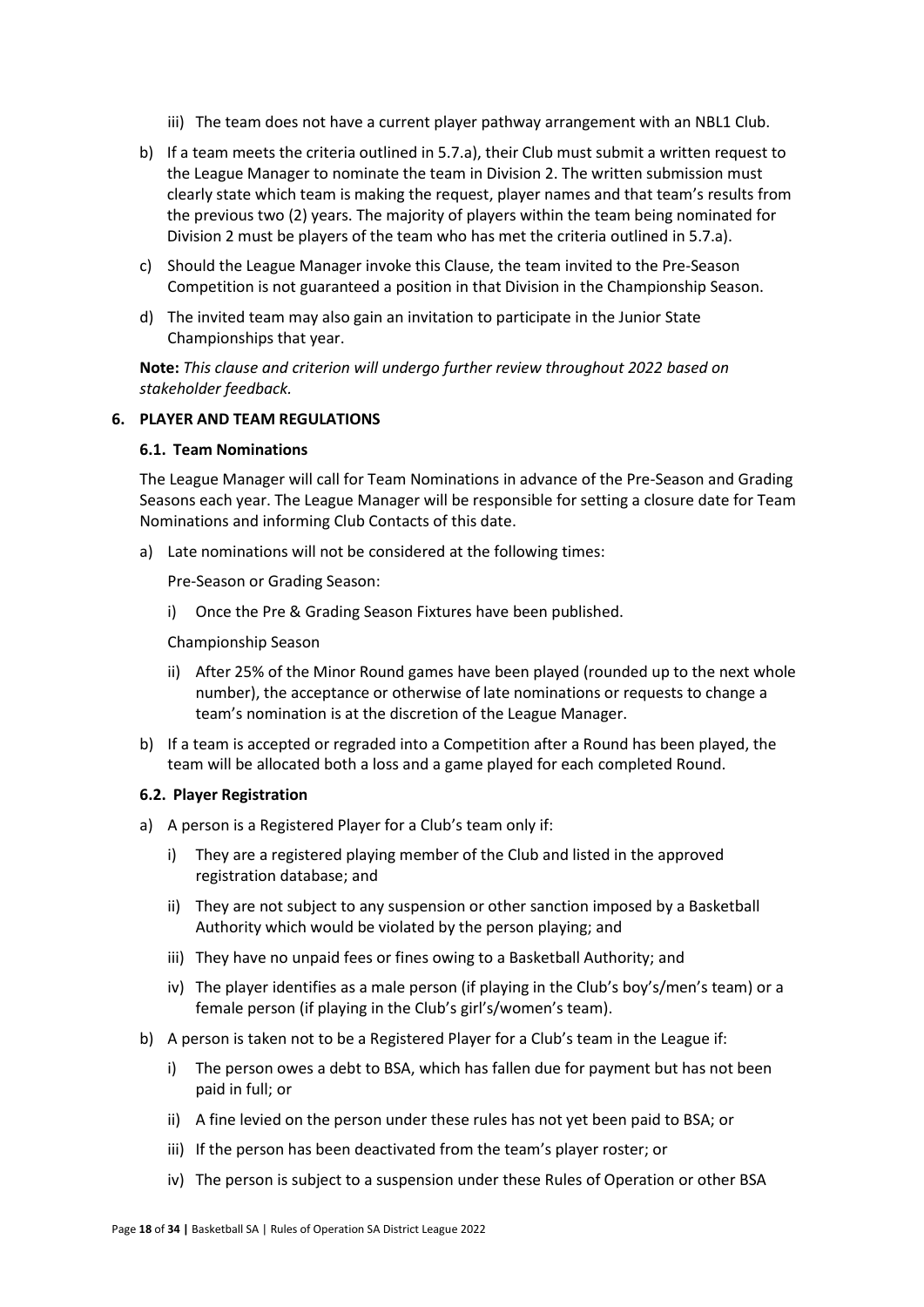governing policies.

- c) Each new player registration must be entered into the approved registration database by the Club or Association after verifying that the registering Club or Association has sighted the player's birth certificate or passport.
- d) Player registration for the current Season must be completed before the player can participate in their first game.

## <span id="page-18-0"></span>**6.3. Age Eligibility**

- a) To be eligible to participate in any Junior League Competition, a player must be at least six (6) years of age before entering the court for their first game.
- b) To be eligible to play in a Junior Age Grade, a player's age must be under that Age Grade on the  $31<sup>st</sup>$  of December in the Competition Calendar Year (e.g. October – September).
	- i) E.g. To participate in the Under 12 Competition that ends in April 2022, the player must be eleven (11) years old or younger on the 31<sup>st</sup> of December 2022.
- c) To be eligible to play in a Youth League Age Grade, a player must turn sixteen (16) years of age in the year the Competition finishes and be under the Competition Age Grade on the 31st of December in the year the Competition is to be completed.
- d) To be eligible to participate in any Senior League Competition, a player must be at least sixteen (16) years of age before entering the court.

Club's nominated contacts must advise BSA on each occasion when a player is playing in an age group other than their normal age group.

### <span id="page-18-1"></span>**6.4. Team Lists**

- a) All Clubs or Associations are expected to enter their players online into their relevant Team Lists for each team nominated in all Pre, Grading and Championship Seasons.
- b) A Team shall consist of a maximum of ten (10) players.

### <span id="page-18-2"></span>**6.5. Starting Players**

- a) All teams competing in the District League Competitions during the Pre, Grading or Championship Season must have five (5) players to start the game.
- b) See rule 12.1. of these Rules of Operation for the penalty for a team that does not have five (5) players to start the game.

### <span id="page-18-3"></span>**6.6. Playing in Multiple Divisions in the Same Round**

- a) A player is restricted to playing in a maximum of three (3) BSA Competition games in the same round. BSA Competitions include all:
	- i) Junior District League Competitions;
	- ii) Youth District League Competitions; and
	- iii) Senior District League Competitions.
- b) A player cannot play in multiple JDL Divisions in the same Round.
- c) A player cannot play in multiple YDL Divisions in the same Round.
- d) A player cannot play in multiple SDL Divisions in the same Round.

E.g. a player can play in a JDL, YDL & SDL game in the same Round, as long as the Competitions all run on separate days.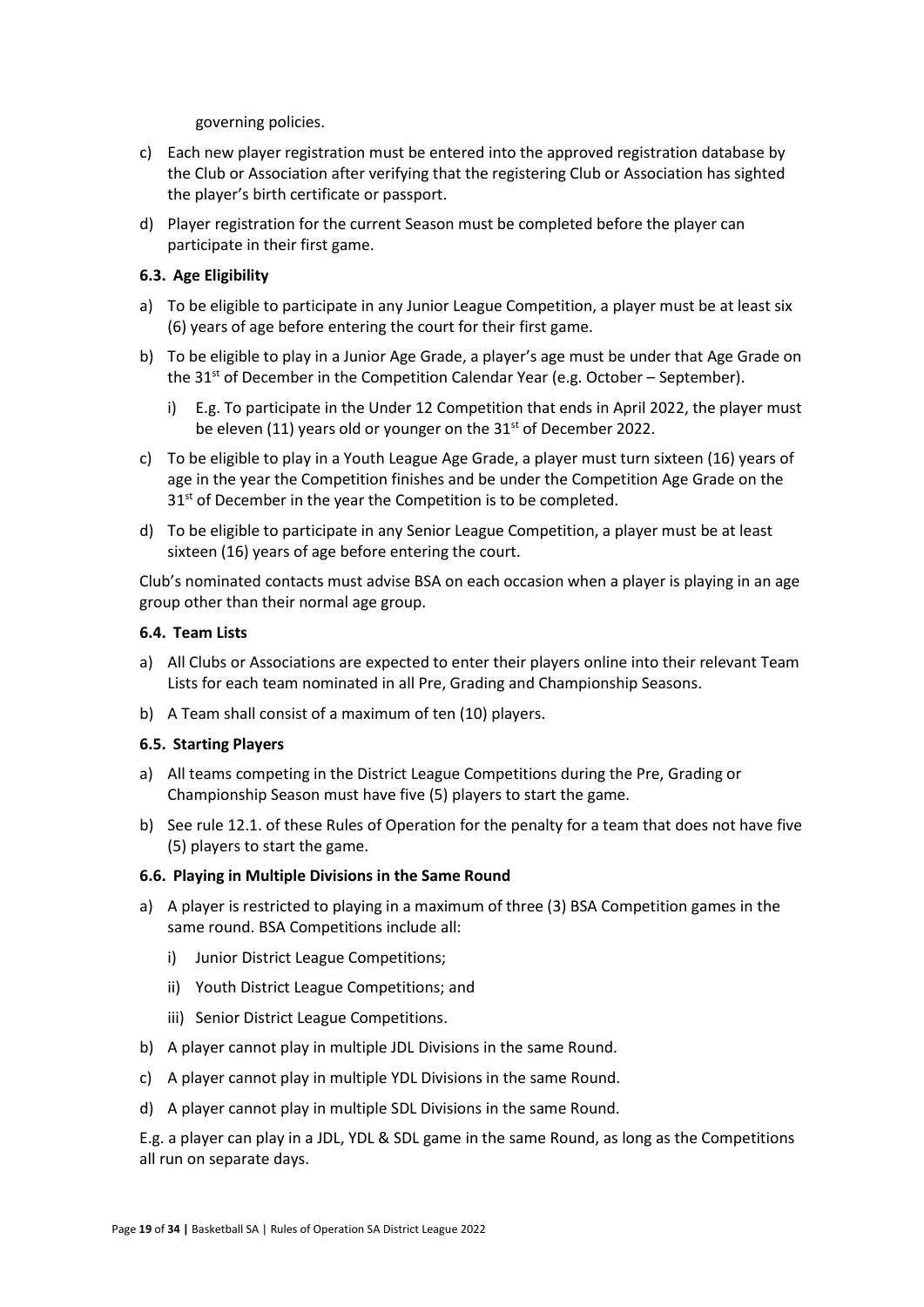e) Exception Clause:

During the Pre, Grading and Championship Minor Rounds, where a team cannot field seven (7) players, rule 6.6.a) to 6.6.d) shall not be enforced and players are permitted to play in multiple games in the same Round. The following conditions apply:

i) The player cannot fill in for a team in the same or lower division than their usual team.

E.g. A Division 3 player may fill in for a Division 1 or 2 team, and still play in their Division 3 game. However, a Division 1 player cannot fill in for a Division 3 team.

ii) The player may fill in for a team in an older age group, but they must still play in their usual Division or a higher one.

E.g. An Under 14 Division 3 player may fill in for an Under 16 Division 1 or 2 team, and still play in their Under 14 Division 3 game. However, an Under 14 Division 1 player cannot fill in for an Under 16 Division 3 team.

Clubs are required to inform BSA in writing when they have implemented this exception.

#### <span id="page-19-0"></span>**6.7. Ineligible Players**

- a) For Pre, Grading and Championship Season Minor Round games, an ineligible player is one who:
	- i) Has not registered in their Club's approved registration database or with BSA; or
	- ii) Has not been cleared from another Club; or
	- iii) Is suspended; or
	- iv) Is over age for the Competition, as stated in rule 6.3. of these Rules of Operation; or
	- v) Has infringed Player Movement Rules, as stated in rule 7. of these Rules of Operation.
- b) For Championship Season Major Round games, an ineligible player is one who:
	- i) Meets any of the criteria in rule 6.7.a); or
	- ii) Has not played the minimum number of Minor Round games required to qualify for the Major Round as stated in rule 8.3. of these Rules of Operation; or
	- iii) Has not received a Medical Exemption from the League Manager, per rule 8.4. of these Rules of Operation.

Match referees and Stadium Staff do not have the jurisdiction to determine the eligibility of a player(s) for a game.

It is the Clubs' responsibility for maintaining eligibility criteria for their players and ensuring they have enough players qualified and eligible for the Major Round.

If a team believes their opponent has played an ineligible player, they must lodge a written protest of the match result, via the nominated Club Contact, to the League Manager by Close of Business the day following the match.

The League Manager will review the protest and decide the outcome by Close of Business the day following the protest being lodged. The League Manager will notify both Clubs of the outcome in writing.

iv) See rule 12.2. for the penalty for playing an ineligible player.

## <span id="page-19-1"></span>**7. PLAYER TRANSFER AND PLAYER MOVEMENT**

The Player Movement Rules apply to all players, irrespective of the team or Club they play for, and apply to all players participating in the Pre, Grading or Championship Season Competitions.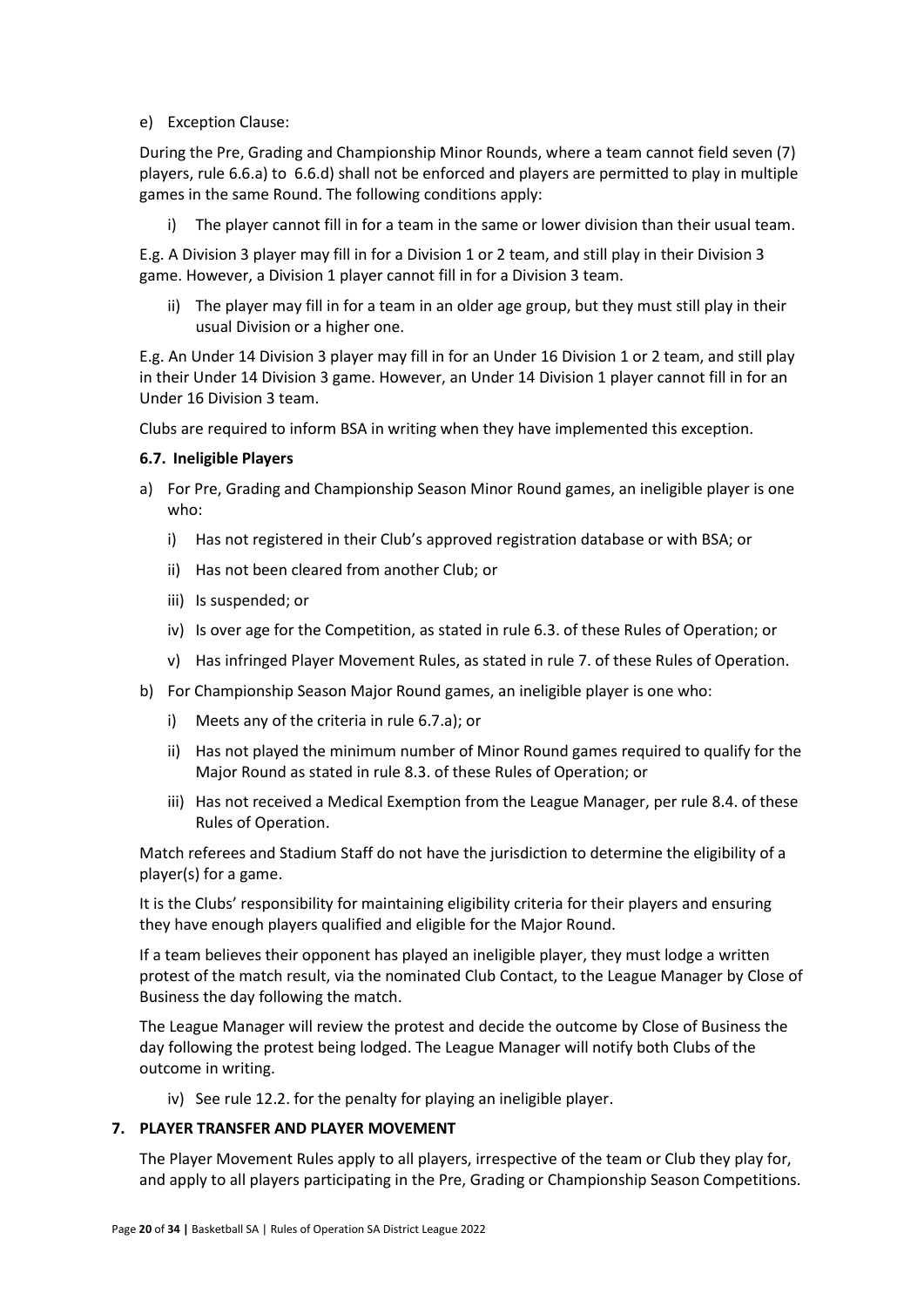#### <span id="page-20-0"></span>**7.1. Player Transfer to Another Club**

- a) A player wishing to play for a Club in the District League that has previously played for any of the following must receive a clearance from their previous Club:
	- i) Another Club in the District League;
	- ii) Any NBL or WNBL Club in South Australia;
	- iii) Any Interstate Club; or
	- iv) Any Overseas Club.
- b) Interstate Club transfers and transfers within Australia involving NBL or WNBL Clubs (including Clubs within South Australia) are governed by Article 3 ('Transfer of Players between States') o[f Basketball Australia](file:///C:/Users/jmcco.JACQUI-SP01.000/AppData/Local/Microsoft/Windows/INetCache/Content.Outlook/105HUZF4/BA%20General%20By-laws.pdf)'s General By-Laws.
- c) International Clearances are governed b[y FIBA Internal Regulations Book 3](file:///C:/Users/jmcco.JACQUI-SP01.000/AppData/Local/Microsoft/Windows/INetCache/Content.Outlook/105HUZF4/FIBA%20Internal%20Regulations%20-%20Book%203%20(rev.%2026%20March%202021)%20clean.pdf) Chapter 2, 'International Transfer of Players'.

#### <span id="page-20-1"></span>**7.2. Player Transfer Between Clubs in the District League**

- a) The only forms of application and notification accepted as evidence under this rule will be those sent in writing, as defined in these Rules of Operation.
- b) From the commencement of the Pre and Grading Seasons, once a Club Member has played their first game, the member shall not be eligible to play for a team in another Club until the Championship Season has concluded.
- c) In exceptional circumstances, the League Manager may consider a player transfer request during the season. The League Manager will consider the player transfer request details and the players current club position.

BSA may outsource the investigation to a suitably qualified or experienced independent personnel.

The League Manager will make the final determination whether to grant the transfer.

- d) A player seeking a clearance must send the application to both:
	- i) Their current Club; and
	- ii) BSA.
		- (1) Any Junior District League Division 1 or 2 player transfer/clearance request may be investigated by BSA to determine any impacts on the ability of the Club the player is leaving to maintain the requirements of rule 5.6.a) of these Rules of Operation.
- e) The Club must notify the player and BSA within fourteen (14) days of receipt of application of their decision to grant or refuse the clearance.

Failure to notify the player and BSA within fourteen (14) days will result in BSA automatically clearing the player.

- f) Should the clearance be refused, the Club must clearly state their reasons for such refusal. The following impediments are the only acceptable reasons for a Club to refuse a clearance:
	- i) The player is unfinancial with the Club;
	- ii) The player is holding equipment that belongs to the Club; or
	- iii) The player is under a current form of a contract agreed to and signed by both parties.

If the clearance is refused, but the notice does not state the reasons for refusal, BSA will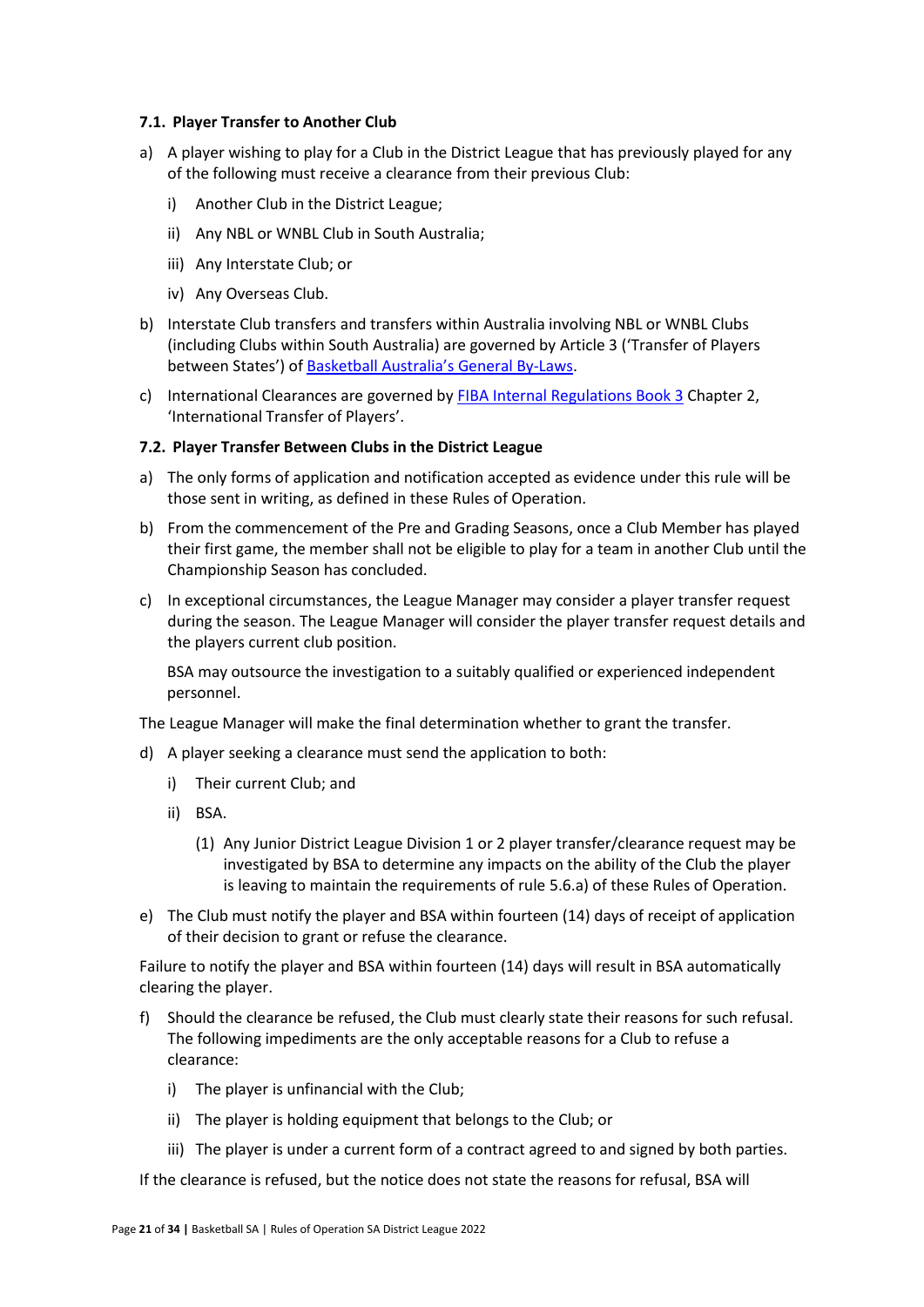automatically grant the clearance.

#### <span id="page-21-0"></span>**7.3. Player Movement: Pre-Season**

Player movement between teams during the Pre-Season is permitted under the following:

- a) A player may be promoted to the next higher Division team within an Age Grade from one (1) Round to the next.
- b) A player may be demoted only one Division within an Age Grade or to the next lower Division team a Club has from one (1) Round to the next.

#### <span id="page-21-1"></span>**7.4. Player Movement: Grading Season**

- a) Any player who plays one (1) or more games with a team during the Grading Season shall not be eligible to move into another team during that Grading Phase, except with approval in exceptional circumstances by the League Manager.
- b) Players may be promoted or demoted one Division after the Crossover games are completed and before the next Grading Phase begins.

This includes movement between teams in Divisions where a Club has two (2) or more teams.

#### <span id="page-21-2"></span>**7.5. Player Movement: Championship Season**

Player movement is allowed under the following circumstances until 25% of the Minor Round games have been played (rounded up to the next whole number). Player movement after 25% of the Minor Round games are completed is prohibited, except with approval in exceptional circumstances by the League Manager.

- a) A player may be promoted any number of Divisions within an Age Grade from one (1) Round to the next.
- b) A player can only be demoted one (1) Division or to the next lower team a Club has, within an Age Grade from one (1) Round to the next.
- c) In Divisions where a club has two (2) or more teams, a player may move once from one (1) team to another and must remain in the new team for the remainder of the Season.

Rules 7.3. – 7.5. shall not be enforced where a Club has invoked the Exception Clause (6.6.e)) of these Rules of Operation to avoid a forfeit.

### <span id="page-21-3"></span>**7.6. Poaching**

BSA does not condone or permit poaching players from one Club to compete in a team for another Club.

All Members are encouraged to report any behaviour that may be reasonably determined as poaching, as explained herein, to the Club they believe would result in losing a player or directly to BSA. Upon receiving notification from any Club, or Member, BSA will investigate and may impose penalties as it sees fit subject to the findings of such investigations.

Consideration will be given to rules 5.6.a) and 7.2. of these Rules of Operation.

Penalties may be in the form of fines, loss of competition points, suspensions or disqualification from the District League. All penalties will be at the discretion of the League Manager and will be circulated in writing to all clubs.

### <span id="page-21-5"></span><span id="page-21-4"></span>**8. MAJOR ROUND STRUCTURE**

#### **8.1. Finals Format**

All Age Groups and Divisions will compete in the Championship Season Major Round.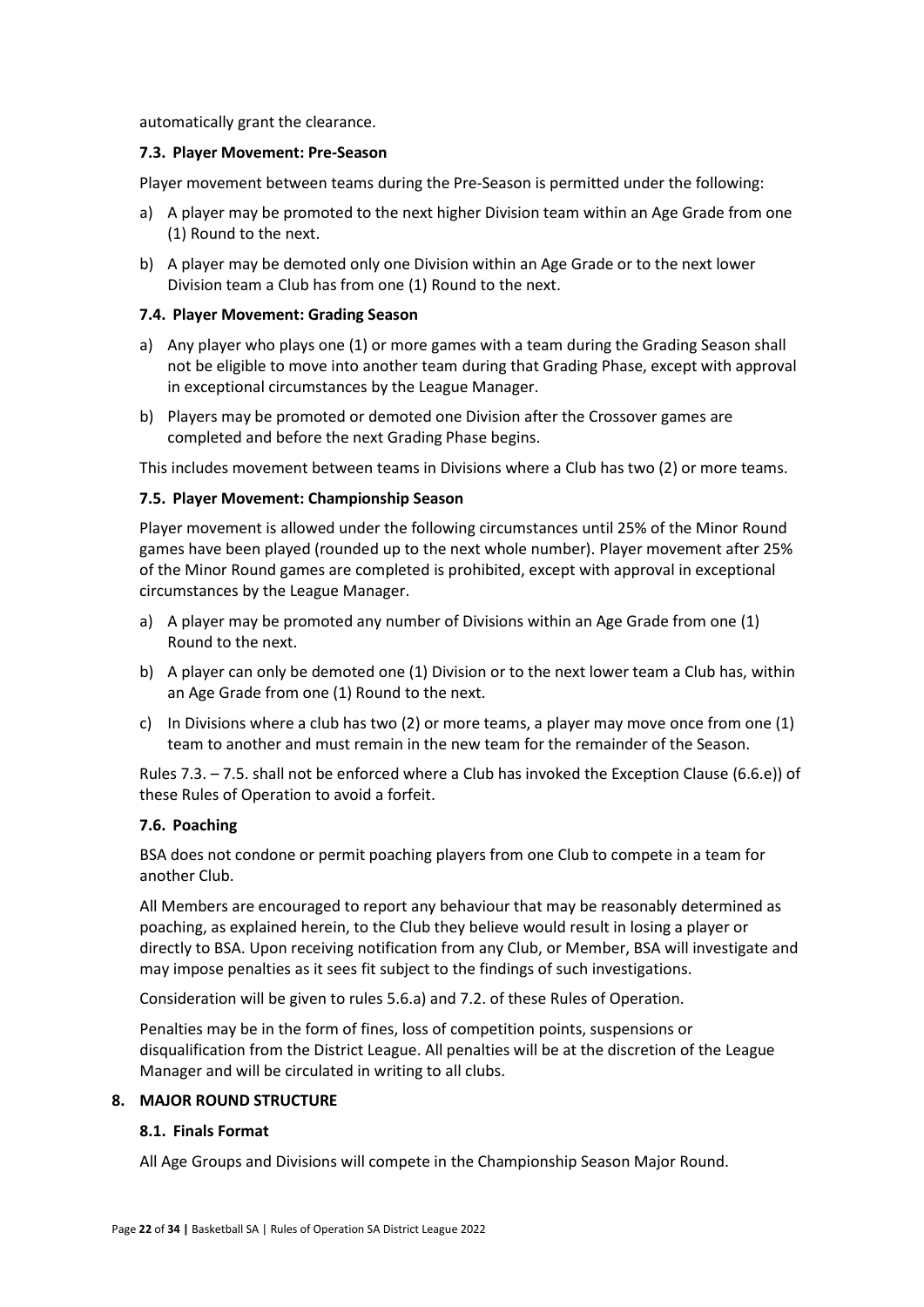- a) The top four (4) teams, as determined per rule 5.5. of these Rules of Operation, at the end of the Minor Round will qualify for the Major Round.
- b) The Major Round shall consist of the following:
	- i) Round 1
		- (1) Semi-Final 1 (SF1):  $1^{st}$  vs  $2^{nd}$ ; and
		- (2) Semi-Final 2 (SF2):  $3<sup>rd</sup>$  vs  $4<sup>th</sup>$ .
	- ii) Round 2
		- (1) Preliminary Final (PF): Loser SF1 vs Winner SF2.
	- iii) Round 3
		- (1) Grand Final (GF): Winner SF1 vs Winner PF.
- c) Major Round games will be scheduled at venues with teams grouped into Age Grades and Divisions of similar standards. Home and Away fixturing principles are not applied to Major Round games.

### <span id="page-22-0"></span>**8.2. Overtime**

- a) During the Major Round games only, if the scores are tied at the end of a game, overtime(s) will be played as needed until a result is achieved. The following timing conditions will apply:
	- i) An extra three (3) minutes will be played after a one (1) minute break in play.
	- ii) The teams shall continue to play towards the same baskets as in the fourth (4th) quarter in all overtimes.
	- iii) At the end of the game, the team entitled to the next alternating possession will begin the overtime with a throw-in from the centre line extended.
	- iv) Each team may be granted one (1) time-out during each overtime.

All team fouls committed in each overtime shall be considered as being committed in the fourth (4<sup>th</sup>) quarter. E.g. fouls continue accumulating from the fourth quarter throughout each overtime.

### <span id="page-22-1"></span>**8.3. Qualification for Finals**

a) To be eligible to play for a team in the Major Round, a player must play a minimum of 40% of Minor Round games for that team in that Division and Age Grade.

The following conditions apply:

- i) A bye does not count towards the total number of games that a team played.
- ii) A forfeit counts towards the total number of games that a team played.
- iii) A forfeit for counts towards the number of games that every player has played.
- iv) A forfeit against does not count towards the number of games that every player has played.
- v) A game that has been cancelled and not replayed becomes a bye, and therefore rule 8.3.a)i) applies. This includes games cancelled due to, but not limited to, the BSA Heat Policy, Higher Commitments, Inclement Weather, Power Outages, COVID-19 or other government-enforced restrictions.

#### **Example 1**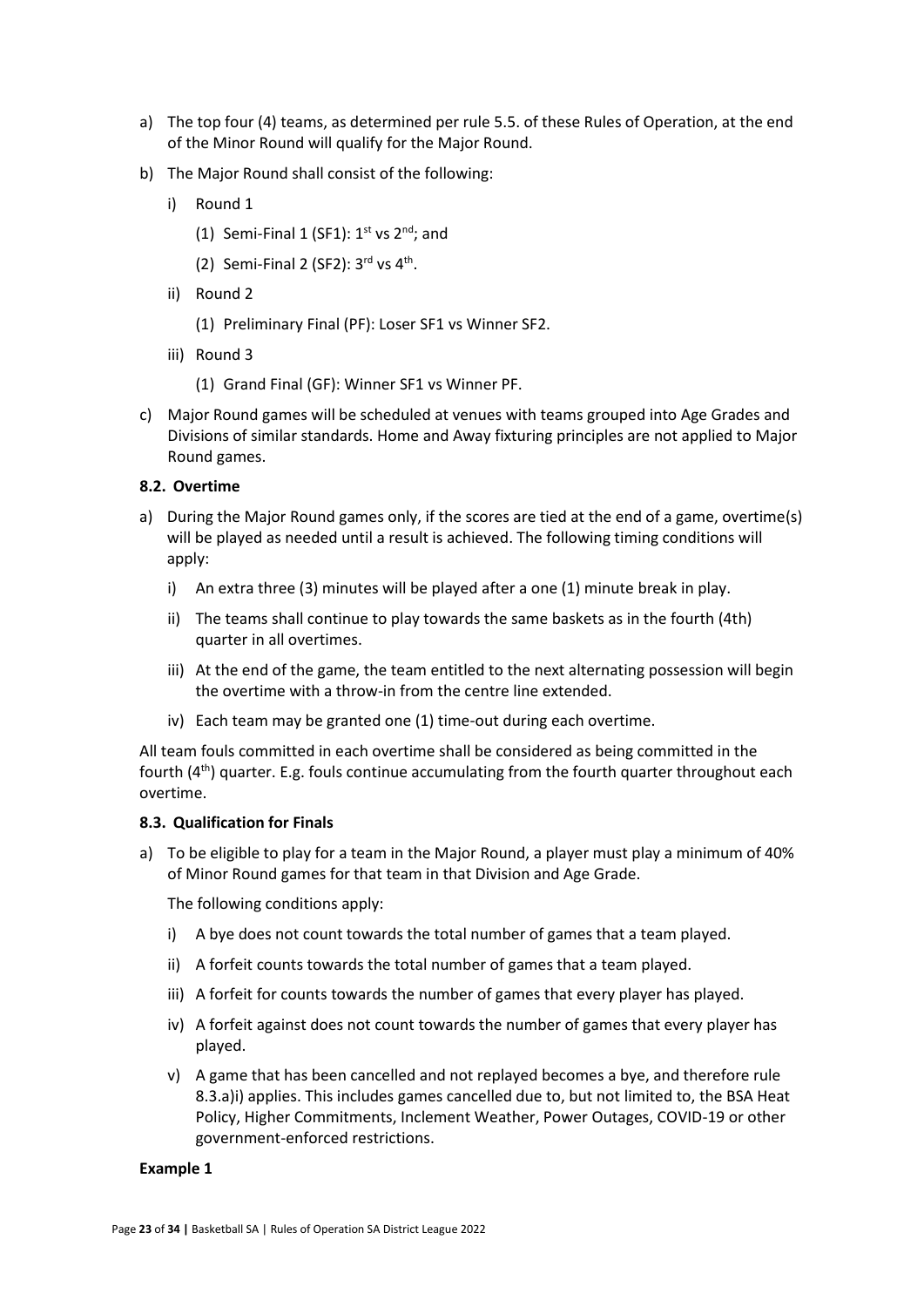Suppose a Competition has 18 Minor Rounds, and the team plays all eighteen games (0 byes and 0 forfeits for). In that case, the number of games a player must participate in is calculated as follows:

= Games Played x 40%

 $= 18 \times 40\%$ 

 $= 7.2$ 

Minus Forfeits For

 $= 7.2 - 0$ 

 $= 7.2$ 

Therefore a player must participate in eight (8) games to qualify, as the number is always rounded up to the nearest whole number.

### **Example 2**

Suppose a Competition has 18 Minor Rounds, and the team plays thirteen games (2 byes, 2 forfeits for and 1 forfeit against). In that case, the number of games a player must participate in is calculated as follows:

Games Played = 18 - 2 byes

Games Played = 16

= Games Played x 40%

 $= 16 \times 40\%$ 

 $= 6.4$ 

Minus Forfeits For

 $= 4.4$ 

Therefore a player must participate in five (5) games to qualify, as the number is always rounded up to the nearest whole number.

### <span id="page-23-0"></span>**8.4. Medical Exemption**

The League Manager may grant an injury/illness waiver for a player who fails to qualify for the Major Round due to medical reasons, on application by the Club Contact, per rule 4.3., on behalf of the injured player. For the waiver to be considered, the following criteria must apply:

- a) The player must have played a minimum of 50% (rounded up to the next whole number) of the required number of Minor Round games to qualify for the Major Round, per rule 8.3.
- b) The application by the Club Contact must contain the following information:
	- i) A medical certificate or letter from a medical practitioner, dated within seven (7) days of the injury occurring or the illness commencing that outlines the following:
		- (1) the date the injury occurred or illness commenced; and
		- (2) the date the player was medically cleared to return to play; and
		- (3) clearly articulate the nature and extent of the injury or illness.
	- ii) The number of Rounds missed due to the injury.
- c) The application by the Club Contact must be submitted by Close of Business on the day following the completion of the Minor Round for the relevant Competition.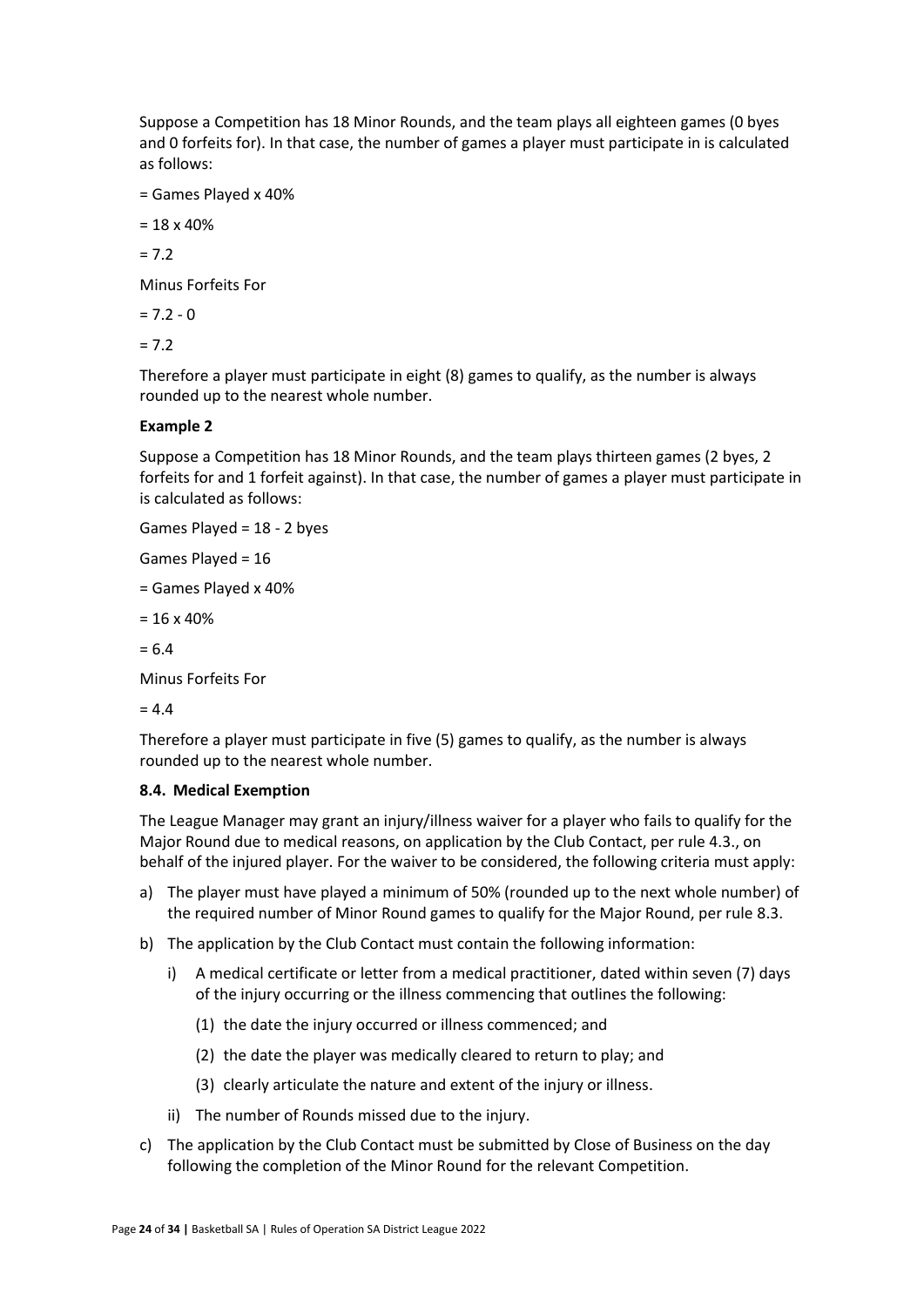The League Manager may grant an injury waiver for a maximum of four (4) Minor Round games.

## <span id="page-24-0"></span>**8.5. Playing in Multiple Divisions in the Same Round**

Players are ineligible to participate in the Major Round of:

- a) Multiple JDL Competitions;
- b) Multiple YDL Competitions; and
- c) Multiple SDL Competitions.

E.g. a player can only participate in one JDL, one YDL and/or one SDL Major Round.

### <span id="page-24-1"></span>**8.6. Scorers, Timekeepers and Shot Clock Operators**

BSA may appoint Technical Officials to any games played in the Major Round to facilitate Scorer, Timekeeper or Shot Clock Operation duties. Before each Round commences, the League Manager will communicate to participating Clubs whether Technical Officials have been organised or if the Clubs will be responsible for those duties, as in rule 9.4. of these Rules of Operation.

### <span id="page-24-3"></span><span id="page-24-2"></span>**9. RULES OF THE GAME**

#### **9.1. Timing Conditions**

a) All Divisions shall play four (4) quarters as shown in the following table:

| Age             | <b>Division</b> | <b>Quarter Length</b> | <b>Timing Rules</b> |
|-----------------|-----------------|-----------------------|---------------------|
| Under 10 & 12   | All             | 10 minutes            | Untimed             |
| Under 14        | Div 1 & 2       | 8 minutes             | Timed               |
|                 | Div 3 and below | 10 minutes            | Untimed             |
| Under 16        | Div 1 & 2       | 8 minutes             | Timed               |
|                 | Div 3 and below | 10 minutes            | Untimed             |
| Under 18        | Div 1 & 2       | 8 minutes             | Timed               |
|                 | Div 3 and below | 10 minutes            | Untimed             |
| U21             | Div 1 & 2       | 10 minutes            | Timed               |
|                 | Div 3 and below | 10 minutes            | Untimed             |
| U <sub>23</sub> | Div 1 & 2       | 10 minutes            | Timed               |
|                 | Div 3 and below | 10 minutes            | Untimed             |
| Senior          | Div 3 and below | 10 minutes            | Untimed             |

- i) Timing rules for an Untimed Game are as follows:
	- (1) The clock shall stop for all time-outs.
		- (a) Following a time-out, the clock shall start when the ball touches or is legally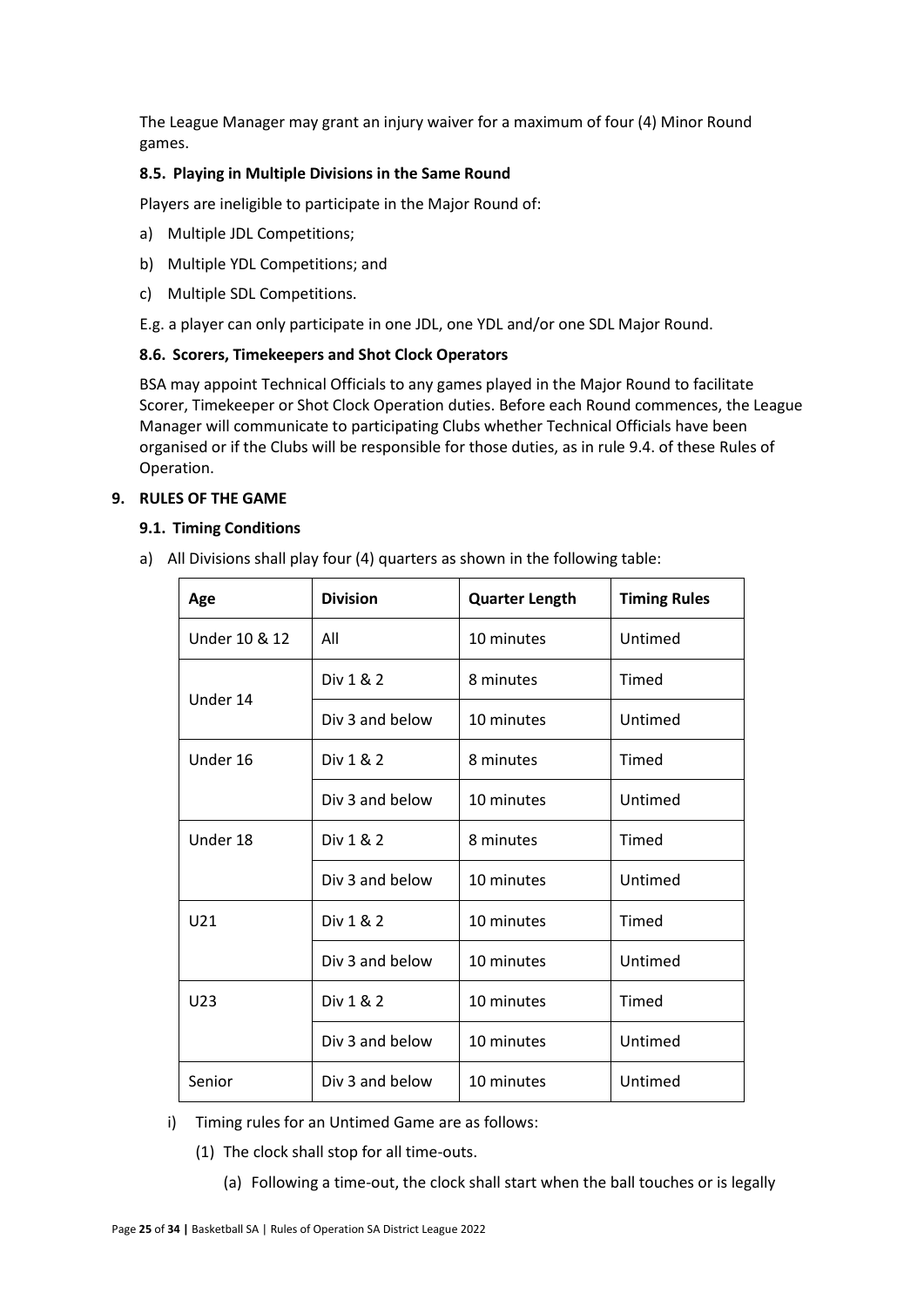touched by any player on the playing court.

- (2) In the last three (3) minutes of the  $4<sup>th</sup>$  quarter, the game will be played under Timed Conditions as stated in rule 9.1.a)ii) of these Rules of Operation.
- (3) Quarter and Three-Quarter Time shall not exceed one (1) minute.
- (4) Half-Time shall not exceed two (2) minutes.
- ii) Timing rules for a Timed Game are as follows:
	- (1) The game clock shall begin when:
		- (a) During a jump ball, the ball is legally tapped by a player.
		- (b) After an unsuccessful free throw and the ball continues to be live, the ball touches or is touched by any player on the playing court.
		- (c) During a throw-in, the ball touches or is legally touched by any player on the playing court.
	- (2) The game clock shall stop when:
		- (a) A referee blows their whistle while the ball is live.
		- (b) A field goal is scored against a team that has requested a time-out.
		- (c) The shot clock signal sounds while a team is in control of the ball.

The FIBA rule in which the clock is stopped after a made field goal in the last two (2) minutes of the final quarter does not apply to any Competition in the District Leagues. E.g. the clock will continue to run after a made field goal in the last two (2) minutes of the fourth (4<sup>th</sup>) quarter in all District League Competitions.

### <span id="page-25-0"></span>**9.2. Overtime**

### b) **Pre-Season**

i) If the scores are tied at the end of a Pre-Season game, there will be no overtime, and the match result will stand as a draw.

### c) **Grading Season**

- i) If the scores are tied at the end of a Grading game, overtimes will be played as needed until a result is achieved. The following timing conditions will apply:
	- (1) An extra three (3) minutes will be played after a one (1) minute break in play.
	- (2) The teams shall continue to play towards the same baskets as in the fourth (4th) quarter in all overtimes.
	- (3) At the end of the game, the team entitled to the next alternating possession will begin the overtime with a throw-in from the centre line extended.
	- (4) Each team may be granted one (1) time-out during each overtime.
	- (5) All team fouls committed in each overtime shall be considered as being committed in the fourth  $(4<sup>th</sup>)$  quarter. E.g. fouls continue accumulating from the fourth quarter throughout each overtime.
	- (6) Each overtime period will follow the Timed Game conditions as stated in rule 9.1.a)ii) of these Rules of Operation.

### d) **Championship Season Minor Round**

i) If the scores are tied at the end of a Championship Season Minor Round game, there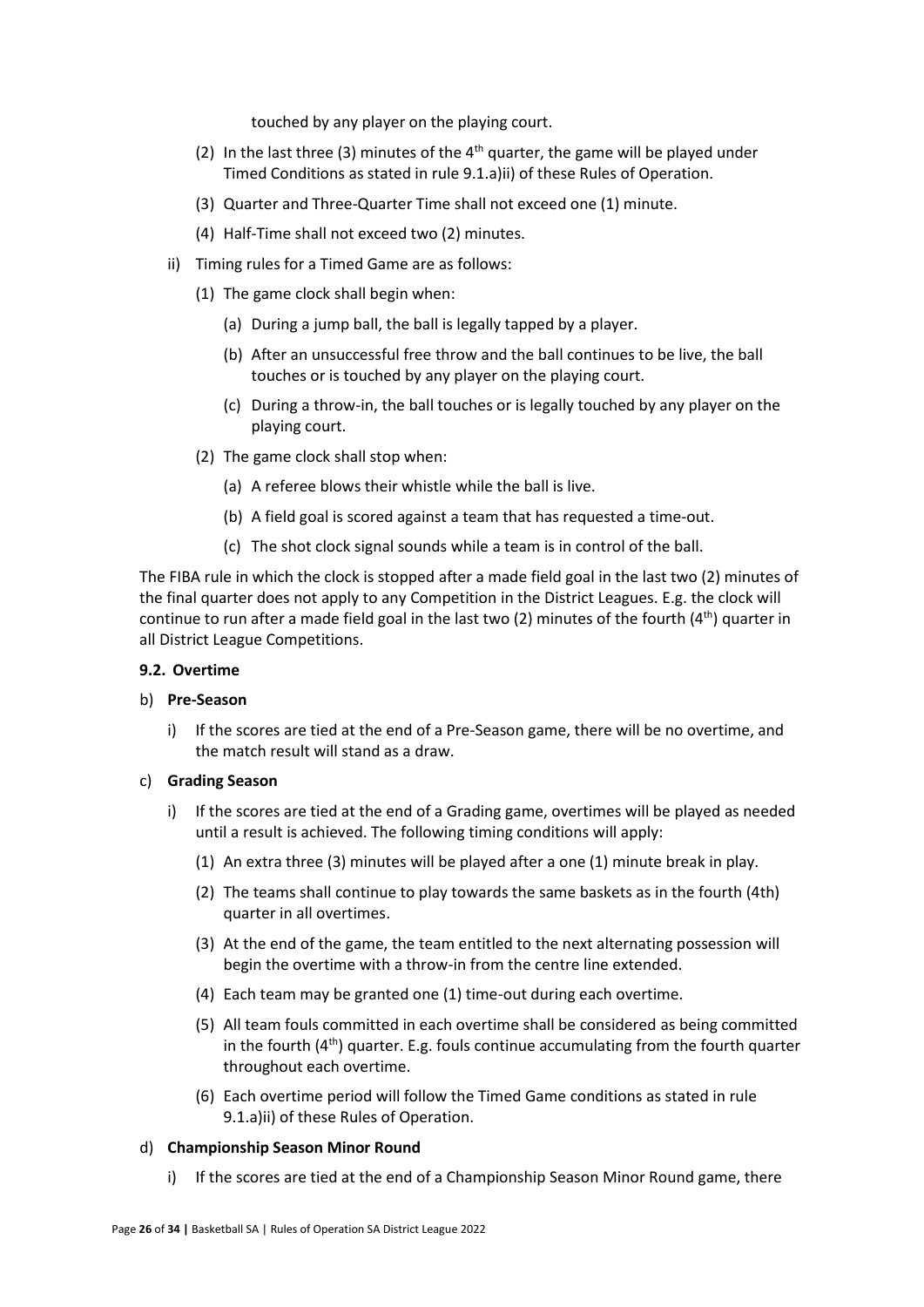will be no overtime, and the match result will stand as a draw.

#### e) **Championship Season Major Round**

See rule 8.2. of these Rules of Operation.

### <span id="page-26-0"></span>**9.3. Shot Clock**

All District League Competitions shall implement the twenty-four (24) second shot clock as per the FIBA rules, with the following exceptions:

- a) An electronic shot clock shall be used in all games that play with Timed Game conditions as set out in rule 9.1.a) of these Rules of Operation.
	- i) For Under 14 Timed Games only, the 24-second shot clock possession begins when the team in control of the ball has possession in their frontcourt.
- b) An electronic shot clock shall not be used in any District League Division played under Untimed Game conditions. The Match Officials will oversee the shot clock rule in these Divisions.
	- i) In Under 10, 12 & 14 Divisions, the Match Official's 24-second count begins when the team in control of the ball has possession in their frontcourt.

### <span id="page-26-1"></span>**9.4. Scorers, Timekeepers and Shot Clock Operators**

- a) All teams in the District League Competitions must provide a scorer or timekeeper. Teams shall be responsible for providing the following:
	- i) Team A shall provide a scorer.
	- ii) Team B shall provide a timekeeper.
	- iii) In Competitions that require an electronic shot clock, Team A shall provide the shot clock operator.
- b) All persons taking on score table duties must not be involved in the game in any other capacity. E.g. the scorer cannot be a player, coach, team manager or supporter.
- c) See rule 12.3. of these Rules of Operation for the penalty for not providing the required scorer, timekeeper or shot clock operators.

#### <span id="page-26-2"></span>**9.5. Balls and Ball Size**

- a) BSA shall provide a Game Ball for all District League games.
- b) The following ball sizes shall be in these respective Age Groups:
	- i) Size Five (5)
		- (1) All Under 10 Competitions; and
		- (2) All Under 12 Competitions.
	- ii) Size Six (6)
		- (1) All Under 14 Competitions; and
		- (2) Female Under 16 and above Competitions.
	- iii) Size Seven (7)
		- (1) Male Under 16 and above Competitions.

#### <span id="page-26-3"></span>**9.6. Three-Point Line**

a) The three-point line will not apply in the following Age Groups**:**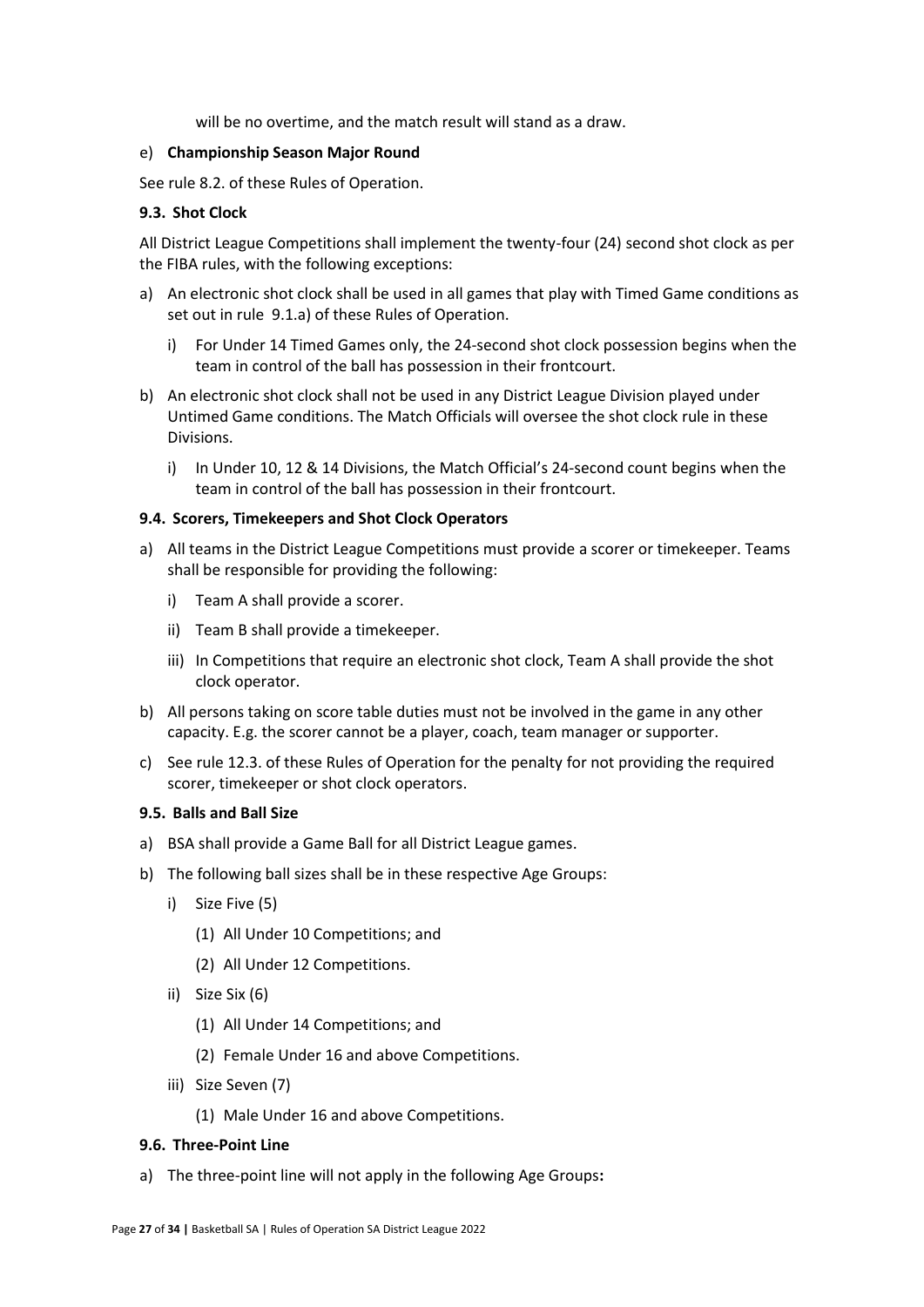- i) All Under 10 Competitions; and
- ii) All Under 12 Competitions.
- b) In cases where multiple three-point lines are marked on the court, the outermost threepoint line shall be used in Competitions that the three-point line applies.

## <span id="page-27-0"></span>**9.7. Height of the Basket**

For all Under 10 Competitions, the height of the basket is to be lowered so that the ring shall lie in a horizontal plane 2.6 metres above the floor.

## <span id="page-27-1"></span>**9.8. Free-Throw Line**

- a) The free-throw line shall be varied in the following Age Groups:
	- i) Under 10
		- (1) All Divisions in this Age Group shall take free-throws from a line placed 1.8 metres closer to the basket than the normal free-throw line.
	- ii) Under 12
		- (1) All Divisions in this Age Group shall take free-throws from a line placed 0.9 metres closer to the basket than the normal free-throw line.
	- iii) All other District League Age Groups will use the normal free-throw line.

## <span id="page-27-2"></span>**9.9. No-Charge Semi-Circle**

The FIBA No-Charge Semi-Circle rule will not be enforced in all Under 10 and Under 12 Age Groups.

## <span id="page-27-3"></span>**9.10. Throw-In Line**

In cases where the FIBA throw-in lines are not marked, a throw-in shall be administered at a point on the sideline opposite the score table and in line with the top of the three-point line.

## <span id="page-27-4"></span>**9.11. Time in Backcourt and Keyway**

- a) In all Under 10 Divisions, the offensive team shall be allowed ten (10) seconds in the backcourt and five (5) seconds in the keyway.
- b) In all other Age Groups, the offensive team shall be allowed eight (8) seconds in the backcourt and three (3) seconds in the keyway.

## <span id="page-27-5"></span>**9.12. Zone Defence**

Zone defence is not permitted in any Under 10, 12 and 14 Competitions. For the definition of a zone defence, see the definitions section of these Rules of Operation.

The penalties for the use of zone defence shall be as prescribed by Basketball Australia in the [BA Zone Buster Manual.](https://basketballsouthaustralia-my.sharepoint.com/personal/tmitchell_bsaapps_com_au/Documents/Documents/BSA/Comps/By-Laws/BA%20Zone%20Buster%20Manual.pdf) The SSO shall play the role of the Zone Buster. If a Coach or Team Manager believes an opposition team or player is playing a zone defence, they should request the SSO to observe the game.

## <span id="page-27-6"></span>**9.13. Behavioural Technical Foul**

Players, Coaches, or bench personnel can be issued a Behavioural Technical Foul (BTF) when unacceptable behaviour occurs during a game. Unacceptable behaviour refers to showing some form of dissent or disrespect, by words or action, towards a Referee, opposition player or other Match Official.

The presiding referee will be responsible for monitoring the BTF procedure as follows: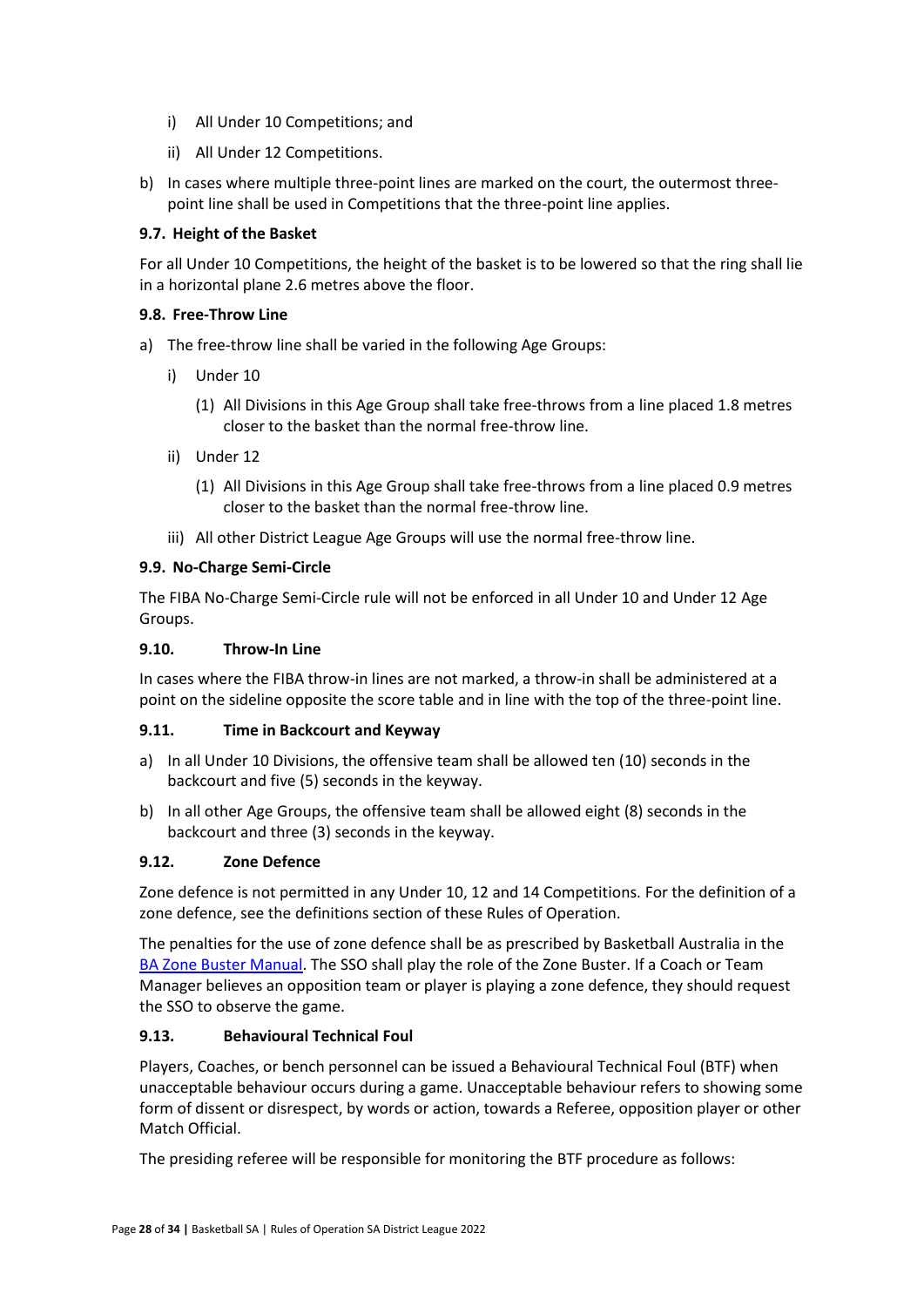- a) The opposition team shall be awarded two free-throws plus possession of the ball from the sideline.
- b) Referees are required to submit a "BTF Jot Form" to BSA for every BTF called.
- c) Players, Coaches or bench personnel who receive a BTF have the right to appeal to the BSA District League Administration to review their BTF.

Further information is outlined in the Behaviour Management Framework document.

## <span id="page-28-0"></span>**9.14. Spectator Behaviour**

At no point before, during or after a game are spectators permitted to approach a referee.

All spectators must abide by the BSA Codes of Behaviour and Conditions of Entry. Clubs must inform their team coaches that they are responsible for the behaviour of their spectators.

If asked to leave the stadium by an SSO, spectator(s) must do so immediately. Failure to do so may result in reports, loss of games applied to that team, and/or fines applied to the Club.

Further information is outlined in the Behaviour Management Framework document.

## <span id="page-28-2"></span><span id="page-28-1"></span>**10. UNIFORMS AND APPAREL**

## **10.1. District League Style Guide**

- a) All Clubs shall notify BSA in writing (including a picture) of their primary and alternate uniform colours that the Club will wear during the forthcoming Season.
- b) Playing uniforms must follow the current BSA style guide. Any Club wishing to make changes to the design, the colours, or have new advertising/sponsorship added to their uniform must notify the League Manager for approval.

## <span id="page-28-3"></span>**10.2. Correct Uniform: Players**

Players must be clothed in their Club's playing uniform (singlet top, shorts, skirts), as approved by BSA.

The following rules apply to uniform in the District League:

- a) Compression Undergarments: Tops, Sleeves, Tights/Skins, Knee Pads and Bike Pants
	- i) Only a sleeveless top with a low "V" neck may be worn under the playing singlet, provided it does not extend beyond the players uniform (except around the neck)
	- ii) The colour of the undergarment must be; the main/dominant colour of the approved team uniform, black or white.
	- iii) All team members must wear the same coloured undergarment (e.g. one player has black other team members must also wear black).
	- iv) Undergarments are to be plain in colour with no advertising logos or coloured design.
	- v) T-shirts, regardless of style, may not be worn under the shirt/top.

Detailed information on Correct Uniform for Players can be found on the [Uniform Rules](file:///C:/Users/Tom/Downloads/Uniform%20Rules%20-%20Players.pdf)  [document.](file:///C:/Users/Tom/Downloads/Uniform%20Rules%20-%20Players.pdf)

b) See rule 12.4. of these Rules of Operation for the penalty for wearing an illegal uniform.

### <span id="page-28-4"></span>**10.3. Legal Numbers**

- a) The following numbers are considered legal:
	- i) 00; and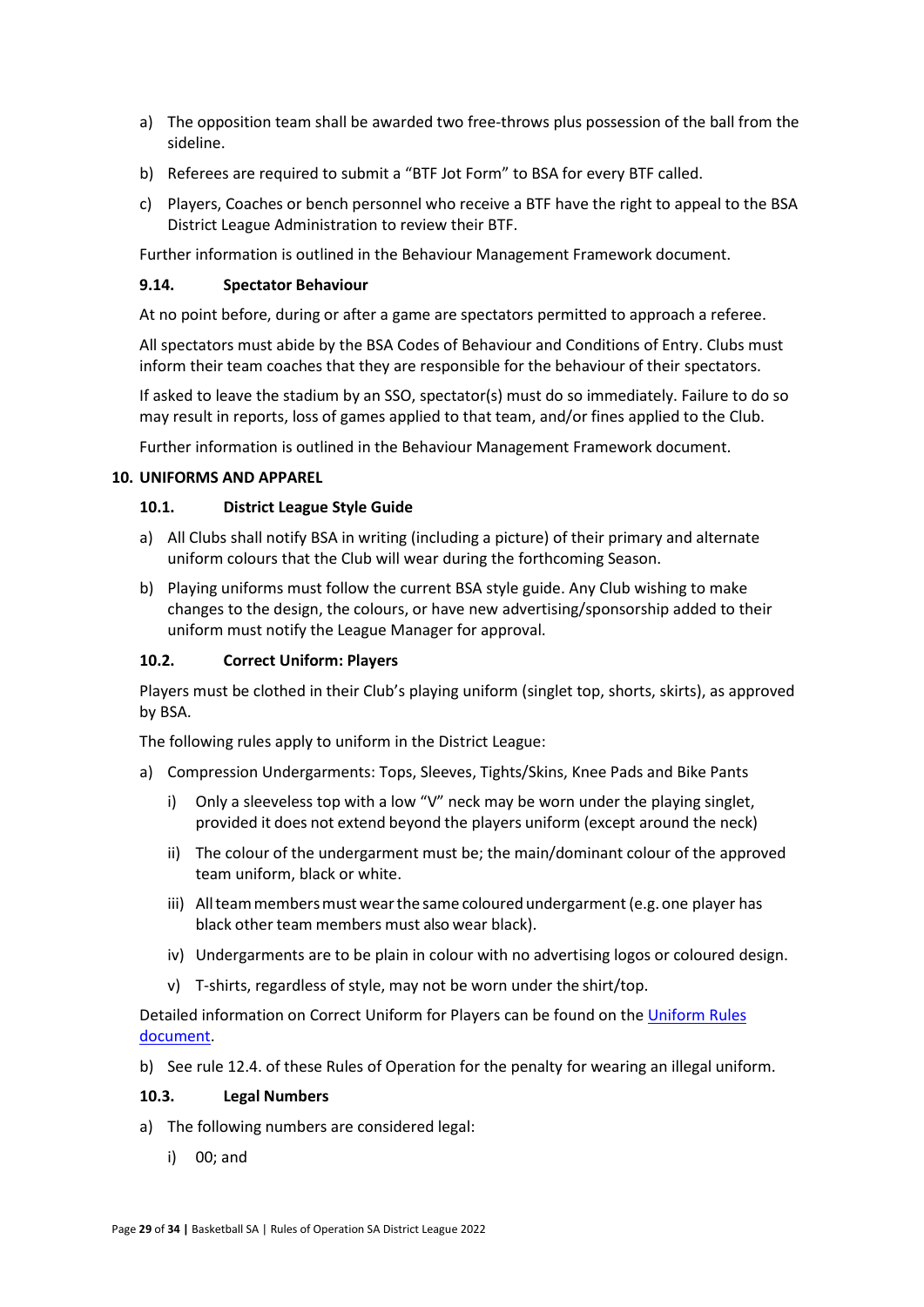- ii) 0; and
- iii) 1 to 99.
- b) The following are examples of illegal numbers:
	- i) Two players from the same team wearing the same number; and
	- ii) A player that uses tape (e.g. duct or injury tape), marker pen, or any other means to alter their number.
- c) See rule 12.4. of these Rules of Operation for the penalty for wearing a uniform with an illegal number.

#### <span id="page-29-0"></span>**10.4. Colour Clashes**

- a) BSA shall identify colour clashes and notify all Clubs of its determinations.
- b) In all Competitions where there is a colour clash, the team listed as Team B in the schedule shall use their alternate uniform.
- c) Failure of Team B to change into their alternate uniforms shall result in Team A being awarded twenty (20) points at the quarter time break.
- d) Teams are permitted to wear their alternate uniform, except in cases where the Match Officials deem it to clash with their opposition's uniform.
- e) Where a team is changing uniform due to a colour clash, teams will not be penalised for infringing rule 10.3.b) of these Rules of Operation.

#### <span id="page-29-1"></span>**10.5. Correct Uniform: Coaches**

- a) Club coaches should strive to achieve the following minimum standard of attire:
	- i) Wearing a Club branded top (e.g. Club Hoodie, Polo, Shirt); and
	- ii) Closed footwear.

## <span id="page-29-2"></span>**10.6. Correct Uniform: Referees**

- a) The referee uniform consists of the following:
	- i) Black trousers; and
	- ii) Black belt; and
	- iii) BSA black and white referee shirt or BSA green referee shirt; and
	- iv) Black shoes.
- b) In summer, black shorts may be worn in place of trousers, per the BSA Heat Policy.
- c) Referees are prohibited from wearing the following items:
	- i) Headgear; and
	- ii) Jewellery.

#### <span id="page-29-4"></span><span id="page-29-3"></span>**11. GENERAL RULES**

#### **11.1. Blood Rule and Safety Procedure**

- a) If a basketball has blood on it, it must be replaced by another ball and sterilised.
- b) A player who is bleeding shall leave the court and seek medical attention.
	- i) If the wound continues to bleed, the player must not re-enter the court unless the wound is covered.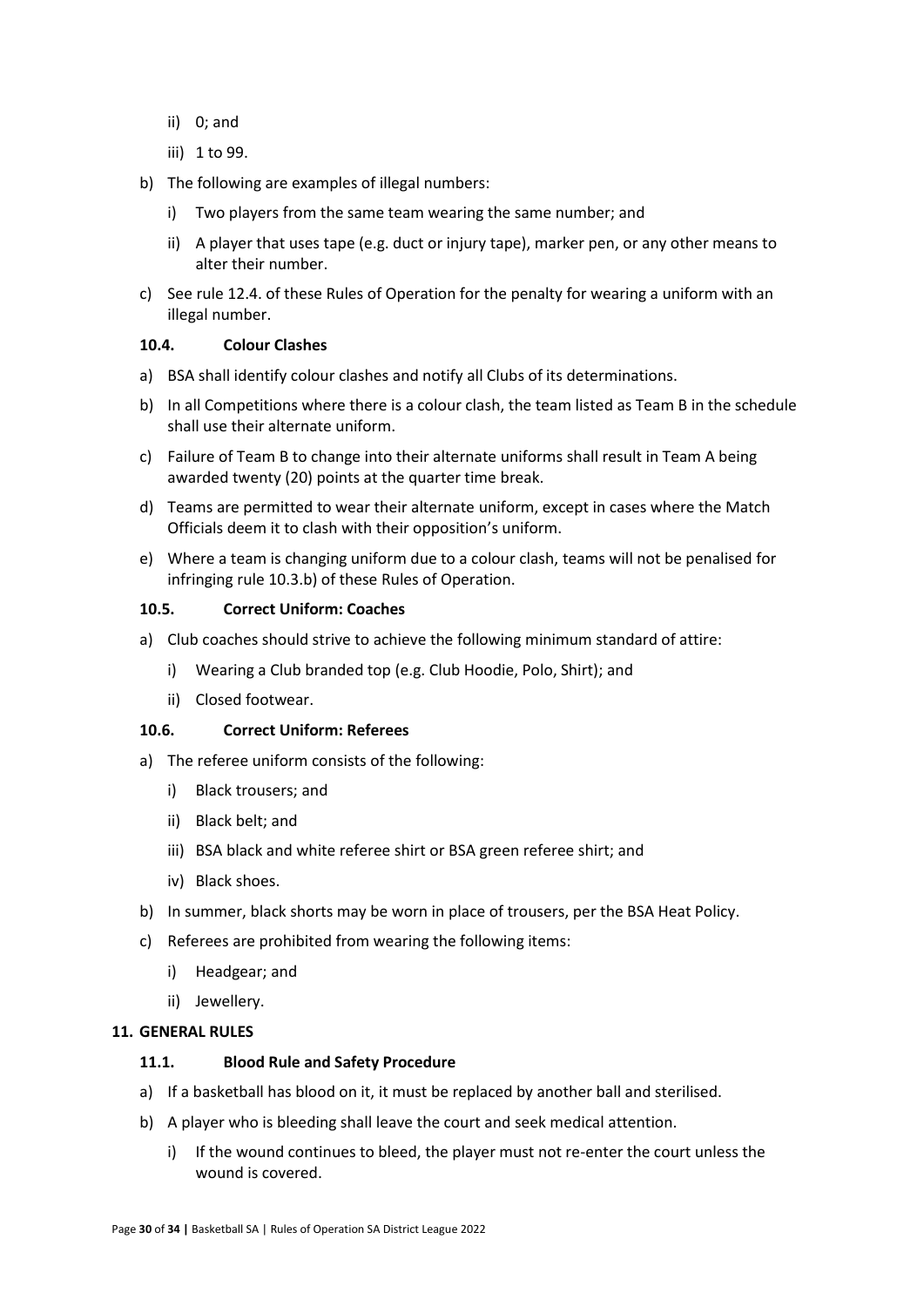ii) A player may not enter the court or remain on the court in a uniform with blood on it.

## <span id="page-30-0"></span>**11.2. Protective Gear**

- a) The League Manager will consider the wearing of protective equipment (excluding mouthguards) upon written application by a Club Contact. The application must contain the following information:
	- i) An attached medical certificate detailing the reasons for the protective equipment; and
	- ii) An image of the protective equipment; and
	- iii) The length of time the player needs to wear the protective equipment.
- b) The FIBA rule that specifies that mouthguards must be non-coloured and transparent will not be enforced.

### <span id="page-30-1"></span>**11.3. Fingernails**

- a) Fingernails must be cut to a safe length prior to the start of the game.
- b) Players who refuse to cut their nails when requested by the Match Officials shall not take the court.
- c) Taping fingernails is not permitted.
- d) The wearing of approved gloves is permitted.

## <span id="page-30-2"></span>**11.4. Hair and Hair Accessories**

- a) A player's hair, when standing in a normal position, cannot cover the player's number on the back of their uniform. Hair that would normally cover the number must be tied, so as not to cover the number.
- b) If a player's hair accessories are made from a non-abrasive, pliable material, they are permitted to be worn, as they pose no threat of injury. However, there must not be any loose material that other player's could potentially get their fingers caught in.
	- i) This includes headscarves or other fabric articles worn for religious purposes held in place by bobby pins or snap clips.

### <span id="page-30-3"></span>**11.5. Jewellery**

- a) Exposed jewellery is prohibited during all District League games. The following are examples of jewellery items that are prohibited:
	- i) Rings; and
	- ii) Earrings/studs; and
	- iii) Nose rings/studs; and
	- iv) Lip rings/studs; and
	- v) Necklaces; and
	- vi) Bracelets; and
	- vii) Anklets; and

viii) Watches.

### <span id="page-30-4"></span>**11.6. Medic Alert Bracelets**

Players are permitted to wear medic alert bracelets, provided they are "sports specific" and designed to fit securely to the skin.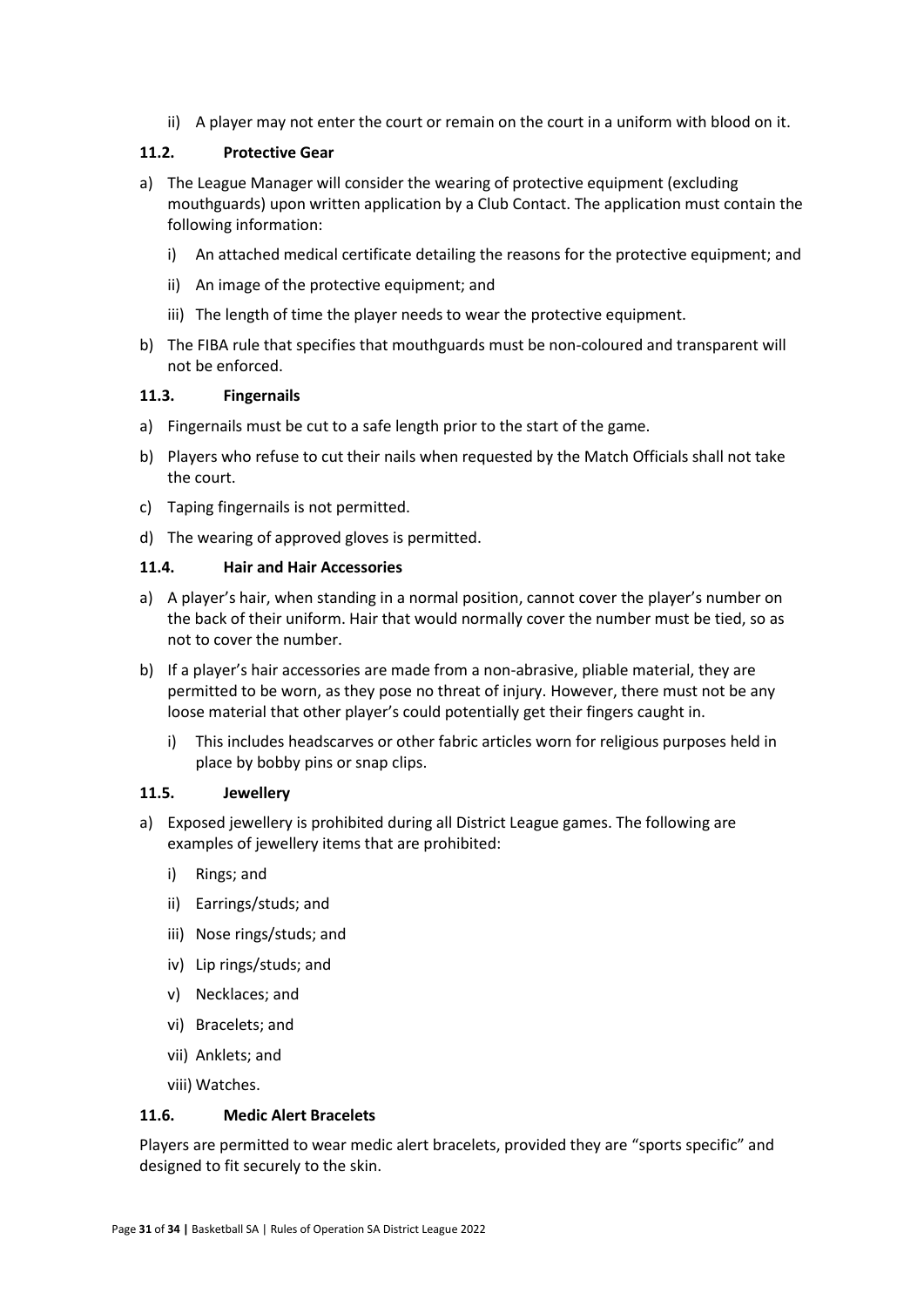A sweatband may be used to cover the bracelet securely.

Detailed information on Jewellery and Accessories can be found on th[e Jewellery and](file:///C:/Users/Tom/Downloads/Jewellery%20&%20Accessory%20Rules.pdf)  [Accessories Rules document.](file:///C:/Users/Tom/Downloads/Jewellery%20&%20Accessory%20Rules.pdf)

#### <span id="page-31-1"></span><span id="page-31-0"></span>**12. GAME PENALTIES AND FORFEITS**

#### **12.1. Late Start**

- a) All Teams competing in the District League Competitions must have five (5) players to start the game.
- b) If a team does not have five (5) players present at the scheduled start time, at quarter time, the referee shall record one (1) point per player (up to the  $5<sup>th</sup>$  player) for each complete minute that the offending team did not field five (5) players.

E.g. Team A has 3 players present at the scheduled start time of 6:30 pm. The  $4<sup>th</sup>$ , 5<sup>th</sup> and 6<sup>th</sup> players arrive at 6:35 pm. At quarter time, the referee shall record 10 points (5 points for each of the  $4<sup>th</sup>$  and  $5<sup>th</sup>$  players) for Team B.

c) If the game official does not apply the penalty before the start of the second quarter, the penalty shall lapse.

d) See rule 12.5.b) for the penalty if a team fails to have five (5) players ten (10) minutes after the scheduled start time.

### <span id="page-31-2"></span>**12.2. Ineligible Players**

- a) the penalty for playing an ineligible player in a Pre, Grading or Championship Season Minor Round game is as follows:
	- i) The match shall be recorded as a forfeit, and the offending Club fined \$50.00.
- b) The penalty for playing an ineligible player in a Championship Season Major Round game is as follows:
	- i) The match shall be recorded as a forfeit, and the offending Club fined \$200.00.

### <span id="page-31-3"></span>**12.3. Failure to Provide a Scorer, Timekeeper or Shot Clock Operator**

a) If a team fails to provide the necessary score table personnel as prescribed in 9.4.a) of these Rules of Operation, the Match Official will award twenty (20) points to the opposition team at quarter time.

### <span id="page-31-4"></span>**12.4. Incorrect Uniform: Players**

- a) A player wearing any playing uniform not approved by BSA, or a uniform with an illegal number, shall have a personal foul recorded against their name and two (2) points awarded to the opposing team.
- b) No player shall have more than one penalty awarded against them for incorrect uniform in any one game.

### <span id="page-31-5"></span>**12.5. Forfeits**

A team that gives a forfeit against shall lose the game by a score of  $0 - 20$ .

- a) There are three types of forfeits:
	- i) Notified Forfeit: a forfeit is considered notified if the forfeiting Club contacts BSA more than 24 hours before the game's scheduled start time.
		- (1) The fine for a notified forfeit is \$50.00.
	- ii) Unnotified Forfeit: any forfeit that occurs less than 24 hours before the scheduled start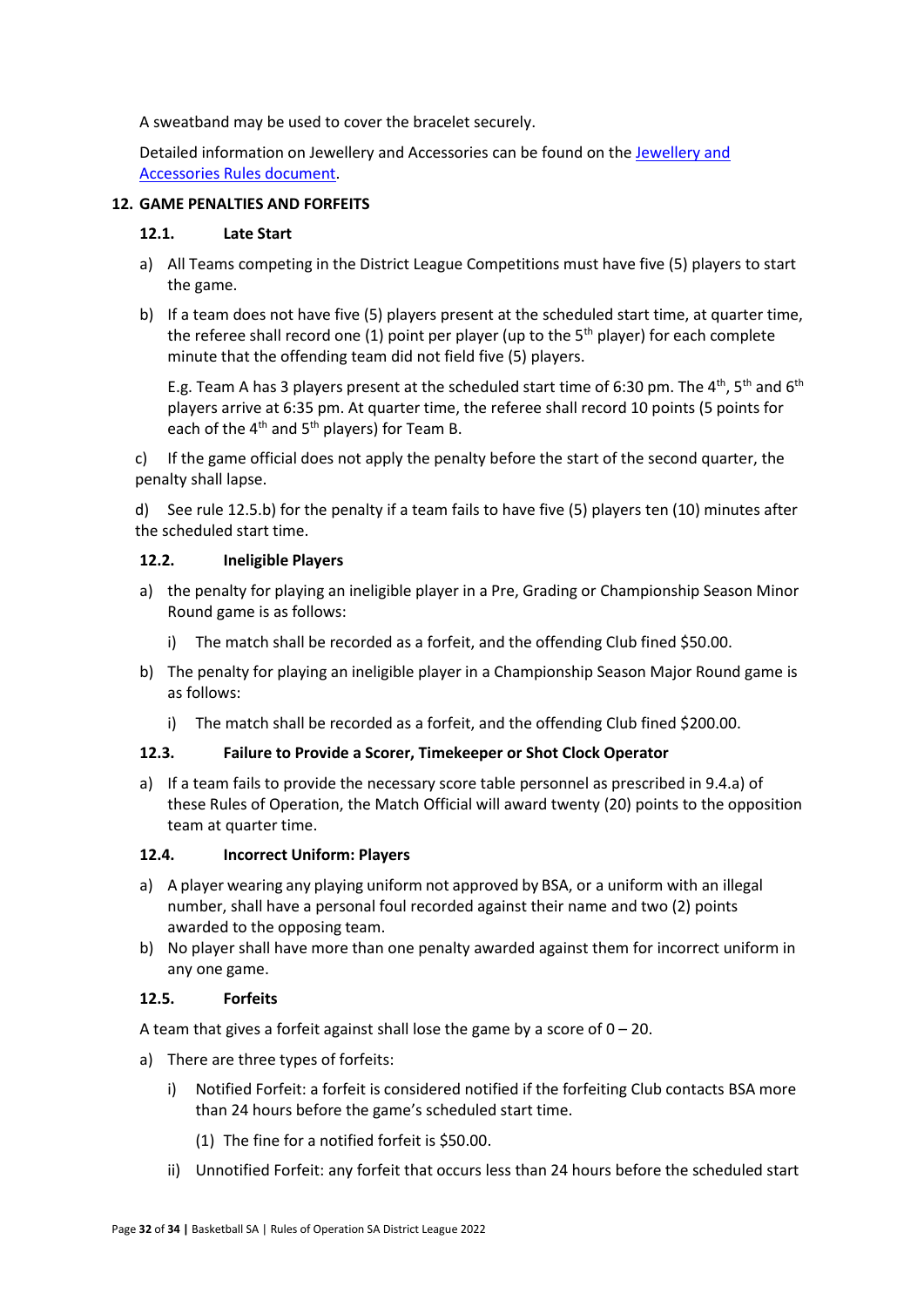is considered unnotified.

- (1) The fine for an unnotified forfeit is \$150.00.
- iii) Result changed to Forfeit: this is where a team incurs a penalty that requires a game result to be changed to a forfeit (e.g. ineligible player rule 12.2.).
	- (1) Players who participated in this game for the offending team will not have this game count towards their number of games played for qualification in the Major Round.
- b) A team that fails to have five (5) players on court ten (10) minutes after the scheduled start time shall be deemed as having forfeited the game. This forfeit will be considered an unnotified forfeit.
	- i) Where a forfeit is recorded under rule 12.5.b) admission fees shall be refunded to all players and the Unnotified Forfeit Fine in rule 12.5.a)ii)(1) shall be invoiced to the Club.

### <span id="page-32-0"></span>**12.6. Two or More Forfeits**

a) Any team that gives two (2) or more forfeits (forfeit against) during the one Season may be withdrawn from the Competition at the discretion of the League Manager.

#### <span id="page-32-1"></span>**12.7. Team Withdrawal**

a) Any Club that withdraws a team after the notified closure of nominations shall be fined \$200.00 per team withdrawn.

#### <span id="page-32-3"></span><span id="page-32-2"></span>**13. CONDUCT, REPORTS AND TRIBUNALS**

#### **13.1. Conduct of Players, Team Officials and Entourage**

- a) Each Club is held responsible for the conduct of its players, officials and followers.
- b) If a player or team official continues unruly and/or offensive behaviour after having been penalised to the extent of these Rules of Operation, FIBA Rules and the Behaviour Management Framework, the referees shall report such behaviour to the Tribunal.
- c) If the conduct of a Club spectator(s) or player entourage is considered unruly and/or offensive, the Behaviour Management Framework shall be followed.
- d) Referees and/or stadium staff may stop the game in order to manage situations in accordance with the Behaviour Management Framework.
- e) Where offending person or persons refuse to leave the proximity of the court, the game shall not continue, and the referees shall call the game off and refer the matter in writing to the League Manager. In this event, after reviewing the referees' report, the League Manager shall decide how the result shall be recorded, whether fines shall be imposed and whether the matter shall be reported to the Tribunal.

### <span id="page-32-4"></span>**13.2. Proximity of the Court**

Where any player, coach, team official or supporter is disqualified and/or ejected, under the these Rules of Operation or the FIBA rules, from the proximity of the court, they must either:

- a) Leave the venue;
- b) Leave the court and return to the team change room; or
- c) In a venue where there is no available change room and/or as a requirement of the duty of care owed to the disqualified player or coach (e.g. they are a minor), they must move to a position away from the playing court where they have no visible access to the playing court.